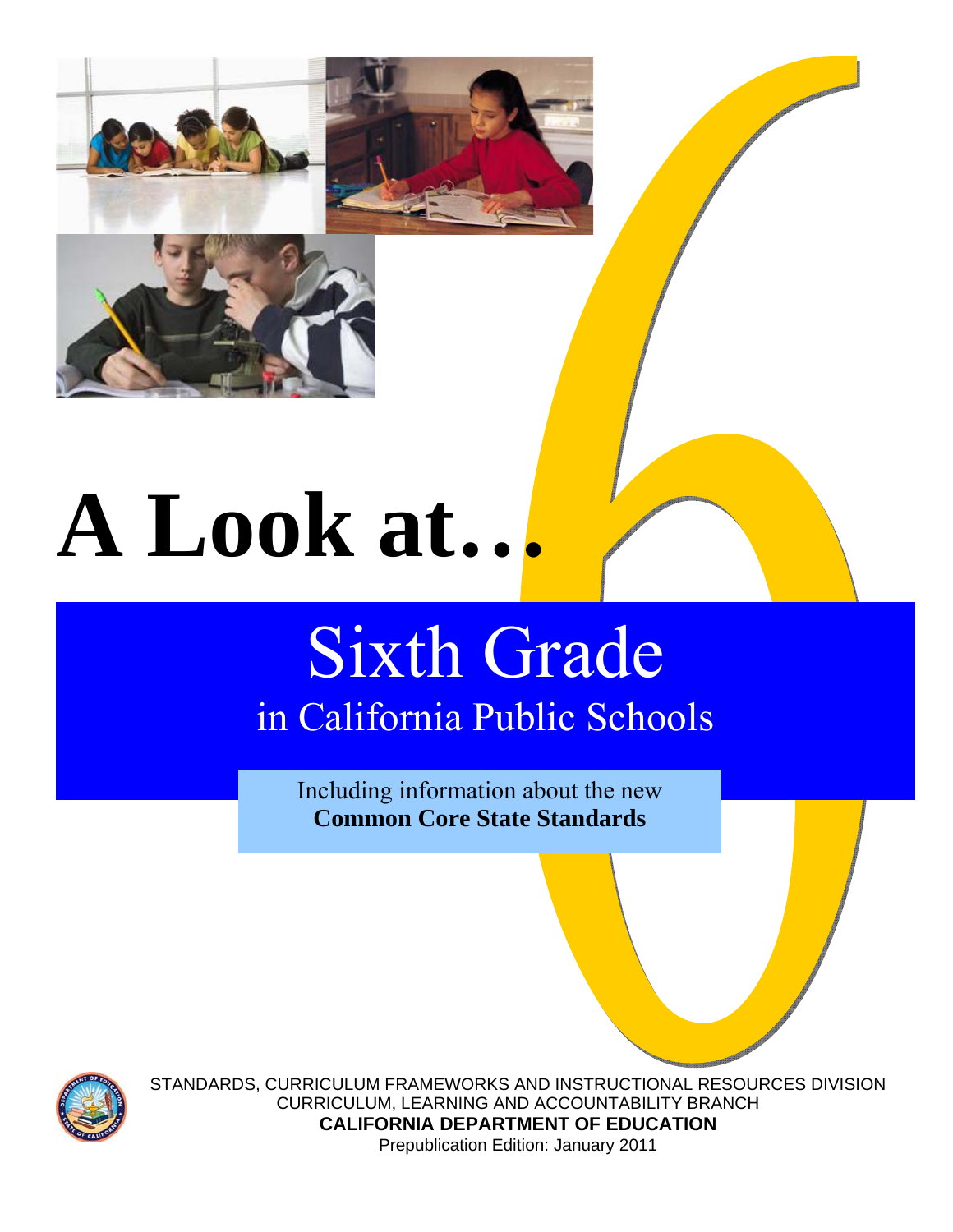# **Sixth-Grade Curriculum Contents**

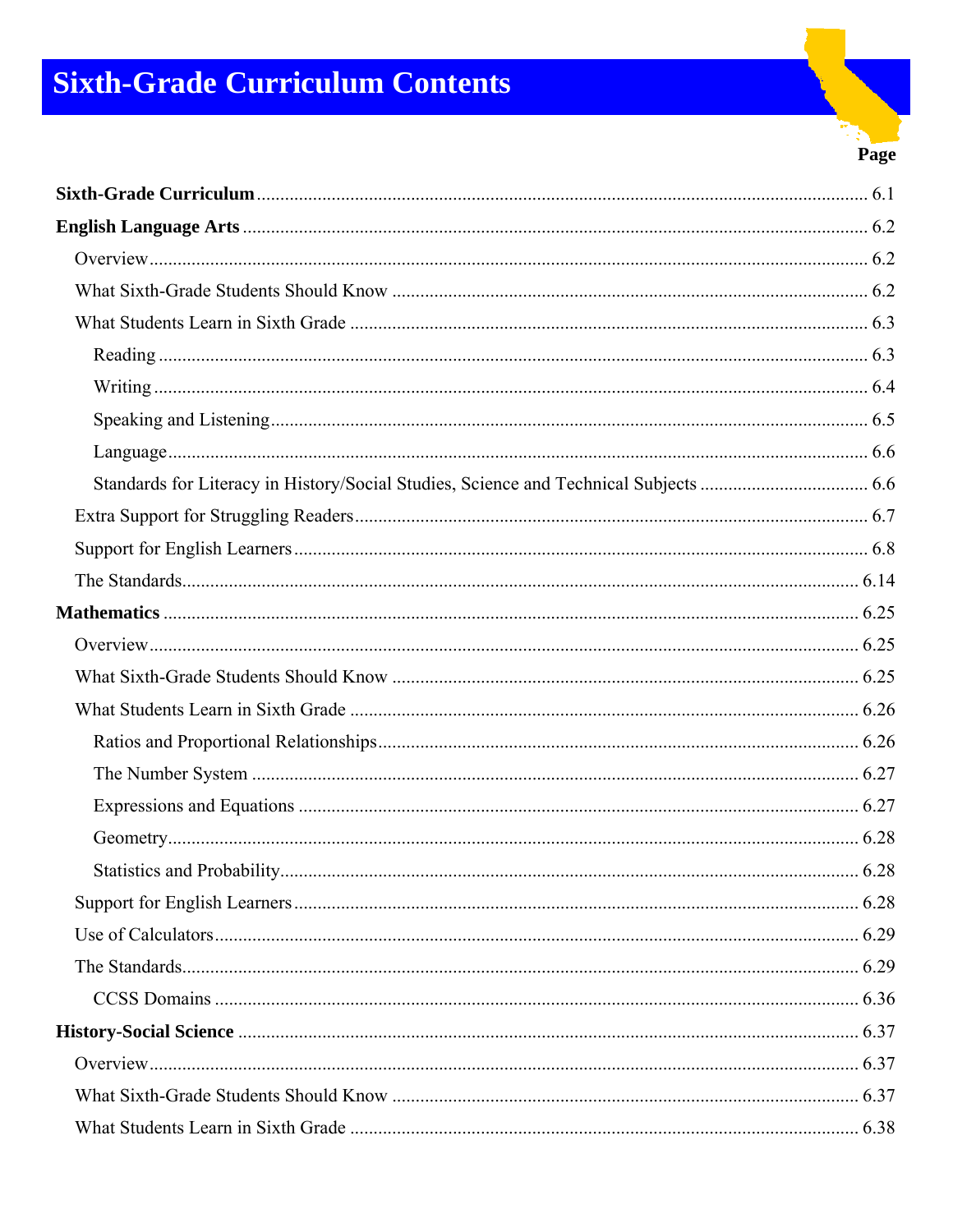| The Education and the Environment Initiative | 6.57 |
|----------------------------------------------|------|
|                                              |      |
|                                              |      |
|                                              |      |
|                                              |      |
|                                              |      |
|                                              |      |
|                                              |      |
|                                              |      |
|                                              |      |
|                                              |      |
|                                              |      |
|                                              |      |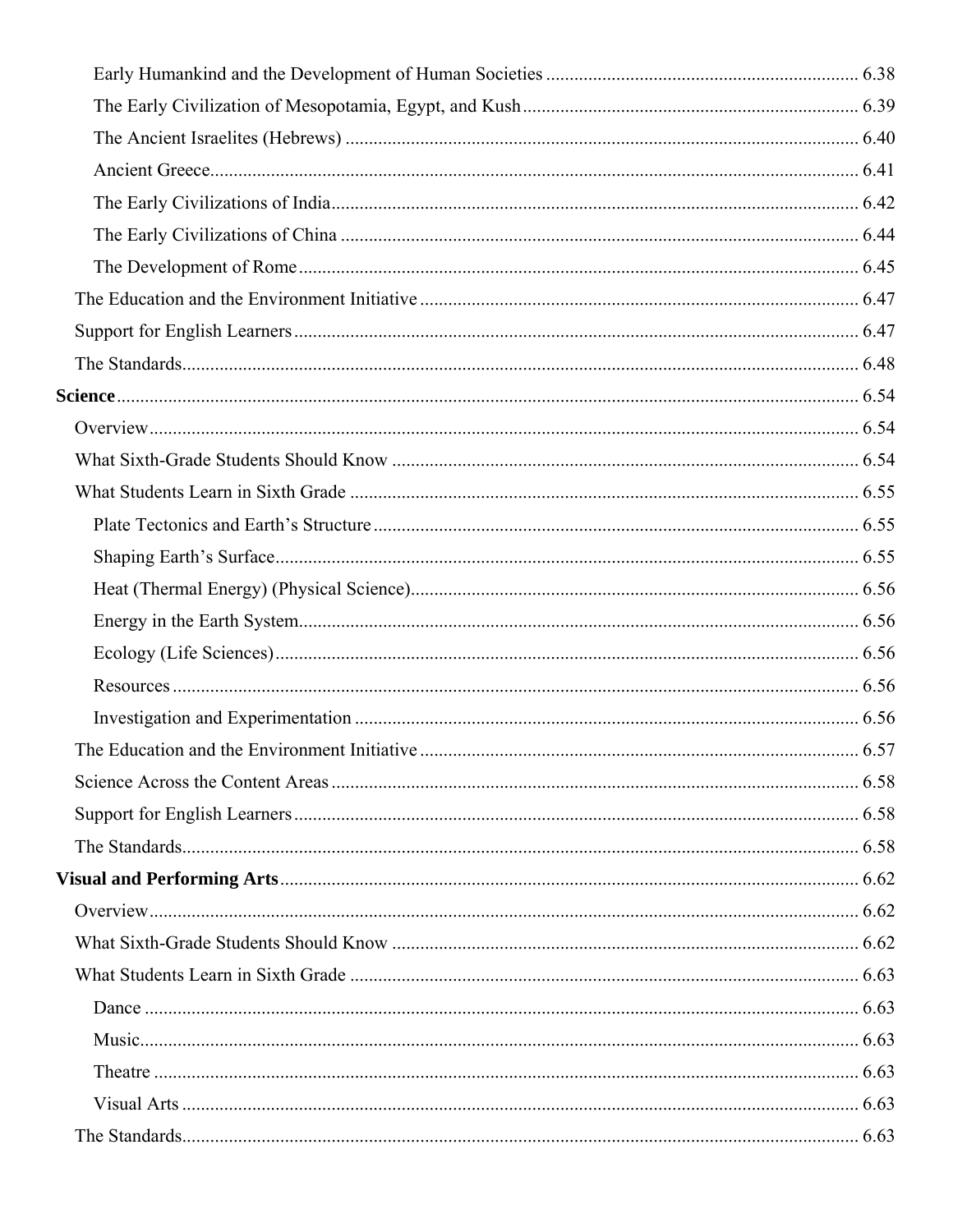| Overarching Standard 1: Students demonstrate the motor skills and movement patterns needed to                                                                                              |  |
|--------------------------------------------------------------------------------------------------------------------------------------------------------------------------------------------|--|
| Overarching Standard 2: Students demonstrate knowledge of movement concepts, principles, and                                                                                               |  |
| Overarching Standard 3: Students assess and maintain a level of physical fitness to improve health                                                                                         |  |
| Overarching Standard 4: Students demonstrate knowledge of physical fitness concepts, principles,                                                                                           |  |
| Overarching Standard 5: Students demonstrate and utilize knowledge of psychological and<br>sociological concepts, principles, and strategies that apply to the learning and performance of |  |
|                                                                                                                                                                                            |  |
|                                                                                                                                                                                            |  |
|                                                                                                                                                                                            |  |
|                                                                                                                                                                                            |  |
|                                                                                                                                                                                            |  |
|                                                                                                                                                                                            |  |
|                                                                                                                                                                                            |  |
|                                                                                                                                                                                            |  |
|                                                                                                                                                                                            |  |
|                                                                                                                                                                                            |  |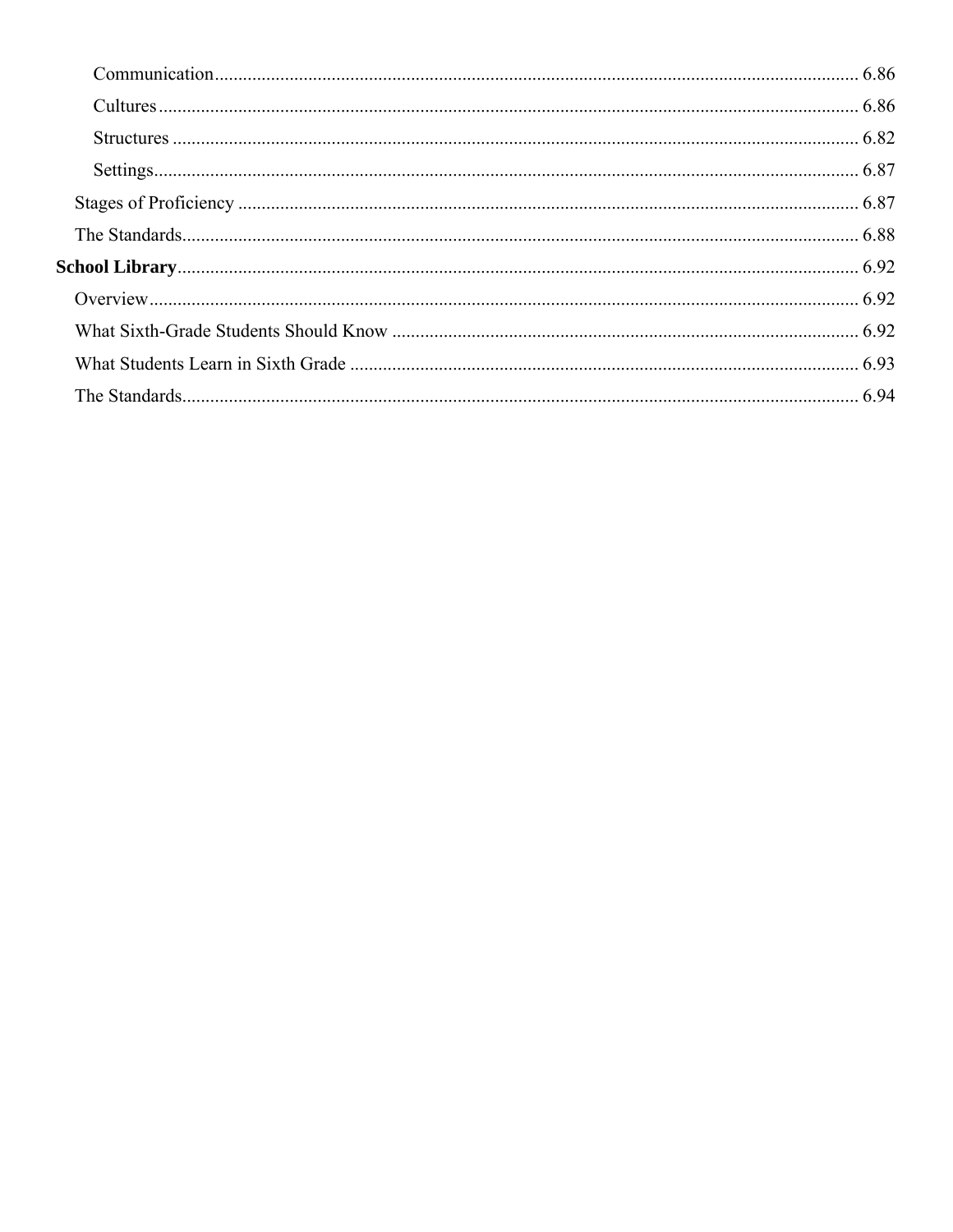## **Sixth-grade Curriculum**



*What will my child learn in sixth grade?* 

*I've been teaching second grade, and this year I've been reassigned to sixth grade. What does the sixth-grade curriculum look like?* 

*I'm the principal of a small private elementary school, and I want to be sure my students are meeting the state's standards. How can I find out what students are expected to learn at each grade?* 

*The state just adopted Common Core State Standards for English language arts and mathematics. How will the new standards enhance curriculum in sixth grade?* 

This chapter is organized by sections for each subject describing what students should know and be able to do by the end of sixth grade. Each section includes a brief overview of what the student should have learned before entering sixth grade, followed by a narrative description of the sixth-grade standards. Each subject concludes with a list of the sixth-grade standards for that content area, including the new Common Core State Standards (CCSS), with California additions, for English language arts and mathematics.

If you are interested in a more in-depth discussion of each subject, please consult the state-adopted curriculum frameworks for kindergarten through grade twelve. These documents are on the CDE Curriculum and Instruction Web page at http://www.cde.ca.gov/ci/cr/cf/allfwks.asp.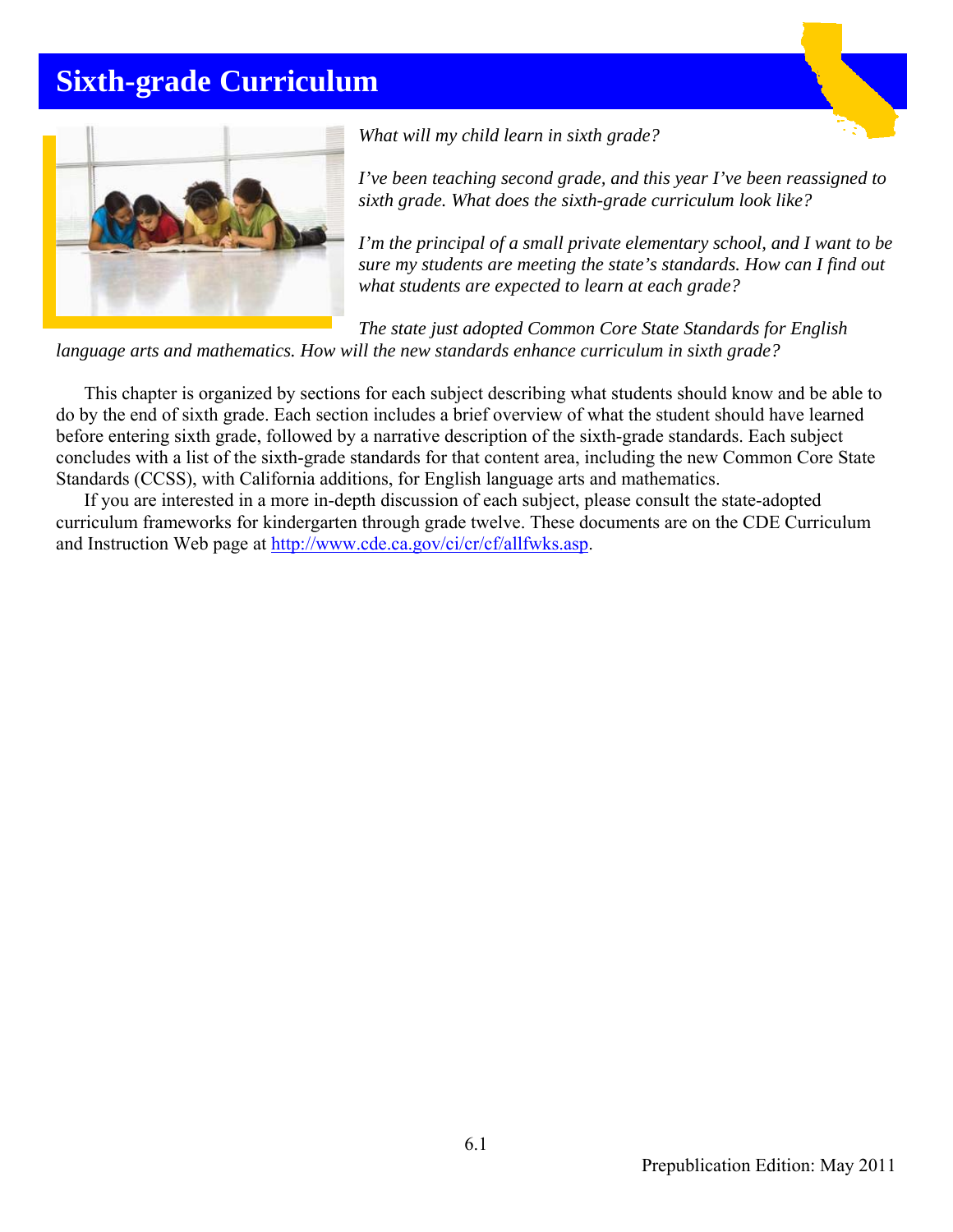### **English Language Arts**

#### **Overview**

Students in sixth grade focus on active engagement with text. They are required to analyze, identify, define, explain, integrate, evaluate, compare, contrast, and cite supportive evidence – developing and building upon those skills that were required in fifth grade. Deeper analysis of literature and informational text continues to be

the focus of sixth-grade instruction, although reading fluently and accurately remains a goal for all students. Students' understanding of the precise meaning of words, English language conventions, structural features of informational text and materials, and fundamental elements of literature all support greater comprehension of what they read, see, and hear.

Standards-based instruction is a critical element to develop students' literacy and proficiency in English language arts. The standards describe what students are expected to know and be able to do by the end of the school year. California recently adopted new standards in English language arts: the Common Core State Standards (CCSS),

**Standards-based instruction is a critical element to develop students' literacy and proficiency in English language arts.**

with California additions. The CCSS integrates the strands of English language arts: Reading, Writing, Speaking and Listening, and Language. The new standards will be implemented gradually over the next several years as curriculum frameworks, instructional materials, and assessments based on the CCSS are adopted.

There are many similarities between the CCSS and the 1997 California English language arts standards, but there are also some notable differences. For instance, in the CCSS, the standards in sixth grade are divided into strands: Reading, Writing, Speaking and Listening, and Language. In the 1997 California English language arts standards, the standards are organized around domains: Reading, Writing, Written and Oral English Language Conventions, and Listening and Speaking. An organizational change in the CCSS for grades 6–12 is the inclusion of another set of standards: Reading and Writing Standards for Literacy in History/Social Studies, Science, and Technical Subjects. These standards are not intended to replace existing standards in those content areas, but meant to supplement instruction and provide consistency in expectations across the curriculum.

This section provides an overview of the new CCSS for sixth-grade English language arts. It includes a review of the important English language arts skills and concepts from fifth grade (prerequisite skills) and guidance to ensure success for English learners. A complete list of the grade-six CCSS for English language arts, with California additions, can be found at the end of this section. A complete list of the grade-six 1997 California English language arts standards is located on the CDE Content Standards Web page at http://www.cde.ca.gov/be/st/ss/documents/elacontentstnds.pdf.

#### **What Sixth-Grade Students Should Know**

In fifth grade, students read and analyzed a variety of historical and culturally significant works of literature and focused more attention on comprehension of complex and narrative texts. Students read grade-level text fluently and accurately and mastered foundational reading skills in preparation for sixth grade and beyond. (Fifth grade is the last grade in which the CCSS include specific standards in foundational reading skills.) Students analyzed how structure, point of view, visual elements, and figurative language contribute to the meaning or tone of text. They expanded their comprehension and analysis skills to compare, contrast, and integrate information from two or more texts; determined the theme or thesis; and used details and supporting evidence from the text to draw conclusions.

Students learned academic language and domain-specific vocabulary through their reading and used it in their writing and speaking. In writing, students learned to group related information logically; used words,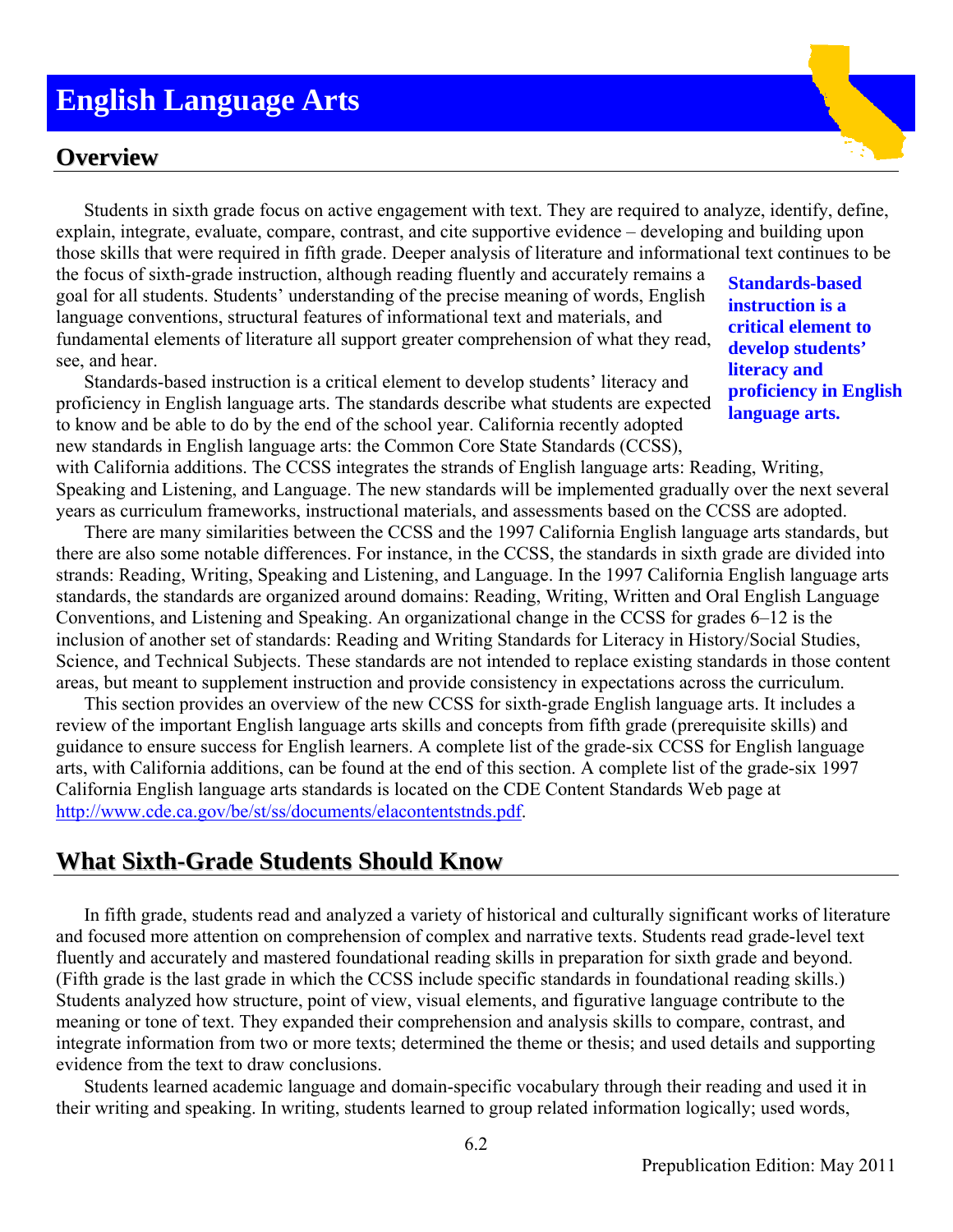phrases, and clauses to link opinions to reasons and ideas to related ideas; and incorporated narrative techniques to develop a storyline or characters. They wrote in both extended and short time frames for a range of contentspecific tasks, purposes, and audience. Technology played a larger role in students' production and publishing of writing. Students also used technology to gather information for research projects and interact or collaborate with others.

In fifth grade, students engaged effectively in collaborative conversations, identified and analyzed logical fallacies in speakers' presentations or from media sources, and learned to plan and deliver presentations. They incorporated conventions of standard English grammar and usage, capitalization, punctuation, and spelling to support their speaking and writing.

#### **What Students Learn in Sixth Grade**

Students read and analyze a wide range of literature from different times and cultures, with an increasing emphasis on analyzing informational text on gradelevel topics in all sixth-grade subject areas. The emphasis in sixth grade is on students' comprehension of complex narrative and informational texts. Students read two or more texts on a topic and use a variety of comprehension strategies to compare, contrast, and integrate information from the texts. They analyze how structure, point of view, visual elements, and figurative language contribute to the meaning or tone of texts. As their analysis skills deepen, students can identify key individual events and details and use them as evidence to support their analysis and



to distinguish claims that are supported by an author from those that are not. Additional analysis skills call for students to compare and contrast one author's presentation of events to another interpretation. They learn academic language and domain-specific vocabulary through their reading and use it in their writing and speaking.

In their writing, students in sixth grade develop more sophisticated skills, such as using a cohesive organization of ideas and drawing evidence from a variety of sources to support their purpose or conclusion. They revise, edit, and rewrite their compositions and learn to try new approaches and use technology to improve their writing product. Students conduct research projects that provide them with practice in gathering information, using print and digital sources, and paraphrasing or summarizing information. Integrating reading and writing across the different content areas is emphasized through the addition of the standards for literacy in history/social studies, science, and technical subjects.

Students engage effectively in collaborative conversations with diverse partners and in different groupings on sixth-grade topics and texts, can identify and analyze logical fallacies in speakers' presentations or from media sources. They learn to present an argument and support it with a logical sequence of evidence. They also learn to use expression and nonverbal elements for effect and to engage the audience. To support their writing and speaking, they learn conventions of standard English grammar and usage, capitalization, punctuation, and spelling, such as using commas to set off parenthetical clauses. In sixth grade, the proper use of pronouns is emphasized. Developing academic as well as domain-specific vocabulary is highlighted. Students learn to distinguish between words with similar meanings and to use common affixes and roots as clues to the meaning of words. They also use the relationships between certain words (e.g., cause/effect or part/whole) to help understand each word.

#### **Reading**

The following section is organized according to the two major components of the reading standards: reading standards for literature and reading standards for informational text.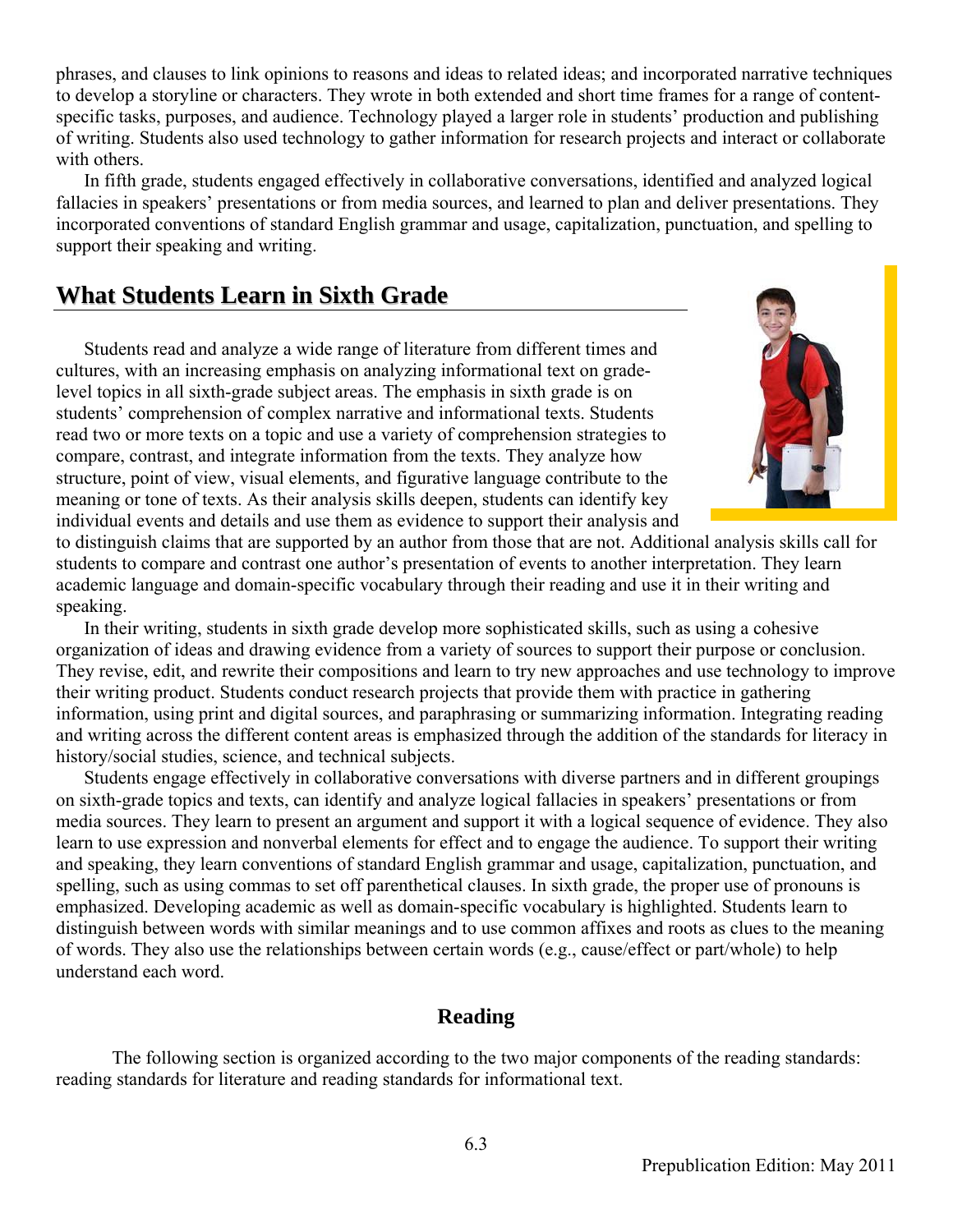#### **Reading Standards for Literature**

Students in sixth grade read and analyze a wide range of literature, selected from different periods and cultures, including stories, drama, and poetry. In both the 1997 California English language arts standards and the CCSS, students analyze the structures and elements of literary works in order to comprehend the texts. The CCSS extend comprehension by having students compare and contrast reading a piece of literature to listening to or watching an audio, video, or live version of the text. In addition, students compare and contrast texts in different forms or genres in relationship to their different approaches to similar themes or topics. Both the 1997 standards and the CCSS ask students to identify a central idea or theme, using supporting evidence and details. Adding to those skills, the CCSS call for students to analyze how a certain sentence, chapter, scene, or stanza contributes to the development of the theme, setting, or plot. Students must also provide a summary of the text without including their personal opinion.

There are similar word analysis standards in the 1997 California English language arts standards and the CCSS. For example, students understand figurative language and similar or related words as they are used in text. Although recognition of frequently used foreign words is unique to the 1997 standards, this practice may continue in the CCSS as students analyze the impact of a specific word on meaning and tone.

#### **Reading Standards for Informational Text**

By sixth grade, over 50 percent of reading time and activities should focus on informational text. As students face increased reading demands in all sixth-grade content areas, improved comprehension becomes critical to their academic success.

In both the 1997 California English language arts standards and the CCSS, students use their knowledge of text structure, organization, and purpose to comprehend essential ideas and integrate information from different formats and types of text. They identify key individual events and details as evidence to support analysis of what the text says. Students learn to evaluate if an author's conclusion is supported by evidence, or conclusions that are not. **By sixth grade, over 50 percent of reading time and activities should focus on informational text.**

The CCSS emphasize additional analysis skills that call for students to compare and contrast one author's presentation of events to another interpretation – such as a personal diary by and a biography of the same person. To aid in the comprehension of text, the 1997 California English language arts standards call for students to connect main ideas based on their relationship to other sources and topics. The CCSS extend this skill by asking students to integrate information presented in different media or formats, such as in charts or graphs, as well as in words, to clarify the understanding of a topic. To support their comprehension of texts on sixth-grade topics in all subject areas, students determine the meaning of words and phrases, including contentrelated vocabulary, or words with technical meanings.

#### **Writing**

Students in sixth grade demonstrate sophisticated writing skills from their use of specific vocabulary and syntax to a more cohesive organization of ideas that incorporate a range of content and a variety of sources. Their writing demonstrates a command of the conventions of the English language, familiarity with organizational features, and a clear style of writing appropriate for an identified purpose and audience, and experience with the stages of the writing process (e.g., pre-writing, drafting, revising, editing). Students use technology to compose and publish documents and to find resources and gather information to support their main idea.

Both the 1997 California English language arts standards and the CCSS call for students in sixth grade to write multiple-paragraph texts with a central idea or theme, relevant supporting details, the use of precise words and visual imagery, and a conclusion. The purposes of writing that students produce are similar under each set of standards. Students write responses to literature, persuasive compositions, research reports, expository compositions, and narratives using the 1997 California English language arts standards.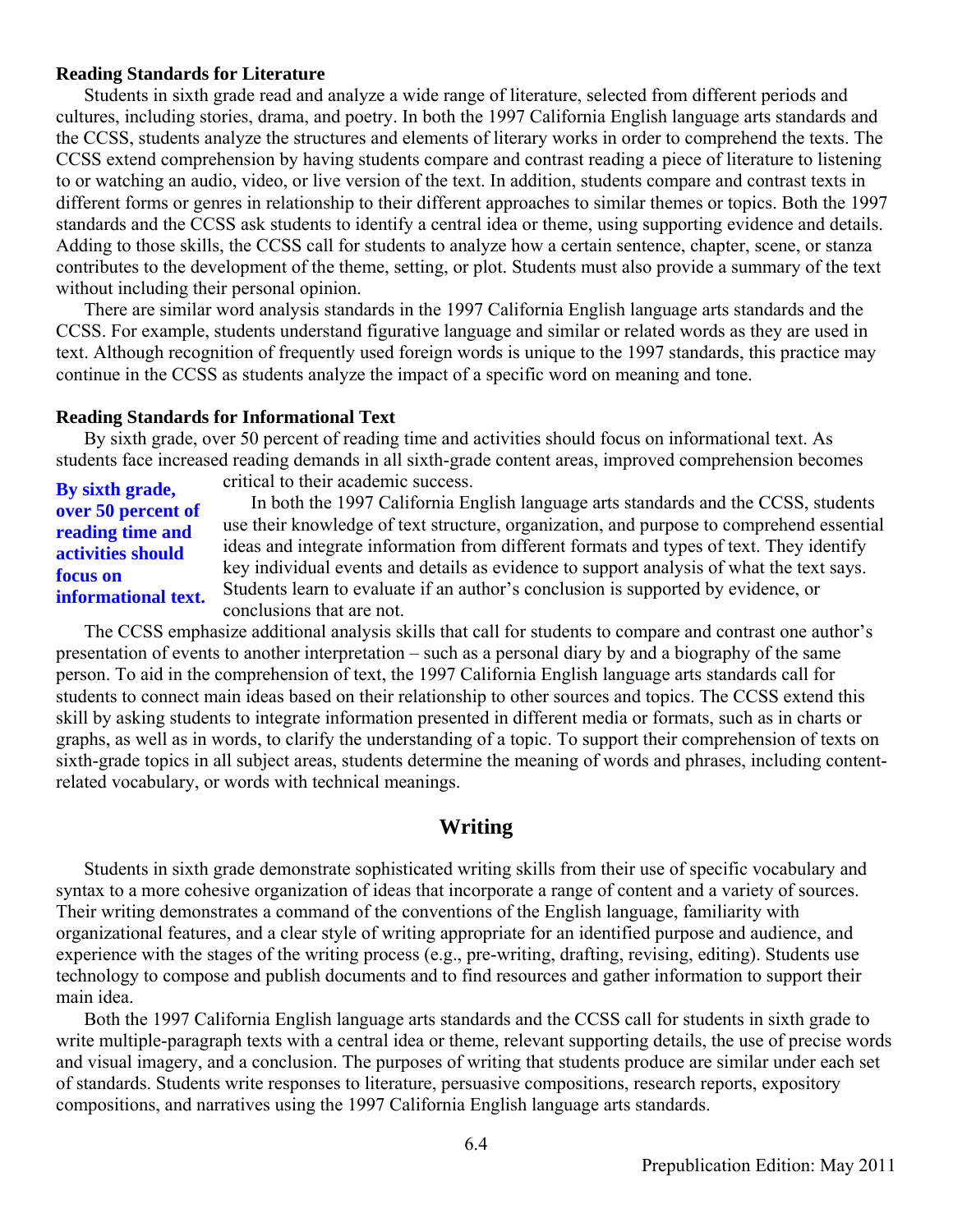The CCSS for writing arguments and informative/explanatory pieces delineate more detail to the expectations. They also write routinely in both extended and short time frames for a range of discipline-specific tasks, purposes, and audiences. In their arguments, they clearly organize the reasons and relevant evidence, and support claims with credible sources. For informative/explanatory texts, students use an extended array of organizational strategies to aid comprehension: definition, classification, compare/contrast, cause/effect, graphics, and multimedia resources. Under the CCSS, a response to literature writing piece, depending on its purpose, could be considered an example of an informative or an opinion piece. In their narrative writing, students learn how to organize events so the sequence unfolds naturally and use transition words and phrases for sequencing and shifting from one time frame to another. Narrative techniques such as dialogue, description, and



pacing to develop characters and plot are incorporated.

Technology, including the Internet, plays a larger role in the CCSS. Students use technology in the production of writing, to interact and collaborate with others, and to conduct short research projects to answer a specific question. In sixth grade, students demonstrate a sufficient command of keyboarding skills to type at least three pages in a single sitting. Students also learn how to obtain information from both digital sources and print sources, summarize or paraphrase data or the conclusions of others (avoiding plagiarism), and provide bibliographic information for their sources.

#### **Speaking and Listening**

Students in sixth grade listen critically to speakers and media presentations, identify and interpret information from a variety of media and formats, deliver presentations, and ask questions to gain additional information. In their oral

presentations, they use the structures found in the literature and informational text they read and in their own writing (e.g., a central idea or theme supported by facts, descriptive details, or observations). Students apply the same conventions of standard English when speaking that they use in their writing.

Both the 1997 California English language arts standards and the CCSS focus on students' listening and comprehension skills and their formal oral presentation skills. Students identify and analyze logical fallacies in a speaker's presentation or from a media source. When they present claims for findings, they sequence ideas logically, use appropriate facts and relevant details to support the main idea or theme, and speak clearly. They learn to use nonverbal elements to accentuate main ideas and themes and to use appropriate eye contact.

There are notable differences between the 1997 California English language arts standards and the CCSS. The 1997 California English language arts standards focus on analyzing oral presentations and media communications. For example, the 1997 California English language arts standards ask students to relate a speaker's verbal communication with the nonverbal message, analyze the use of rhetorical devices, identify persuasive and propaganda techniques, and follow or restate multiple-step oral directions.

The CCSS emphasize collaborative discussions on sixth-grade topics and texts with diverse partners and in different groupings (one-on-one, in groups, or teacher-led). In these discussions, students come prepared to add to the discussion by referencing evidence reflecting ideas being discussed. Students follow rules for collegial discussions with specific goals, deadlines, and individual roles. They make comments that contribute to the discussion and elaborate on the remarks of others, pose or respond to questions, and demonstrate understanding of a variety of viewpoints through reflection and paraphrasing.

Media as a source of information and a complement to oral presentations is another focus of the CCSS. Students in sixth grade interpret information presented in diverse media and formats, (e.g., visual, quantitative, oral) and explain its contribution to the topic. They also can distinguish a speaker's argument that is supported by reasons from claims that are not. Multimedia components (e.g., graphics, images, music, sound) and visual displays are used to clarify information in their presentations. Students learn to adapt their speech to a variety of contexts and tasks and are able to use formal English when it is appropriate.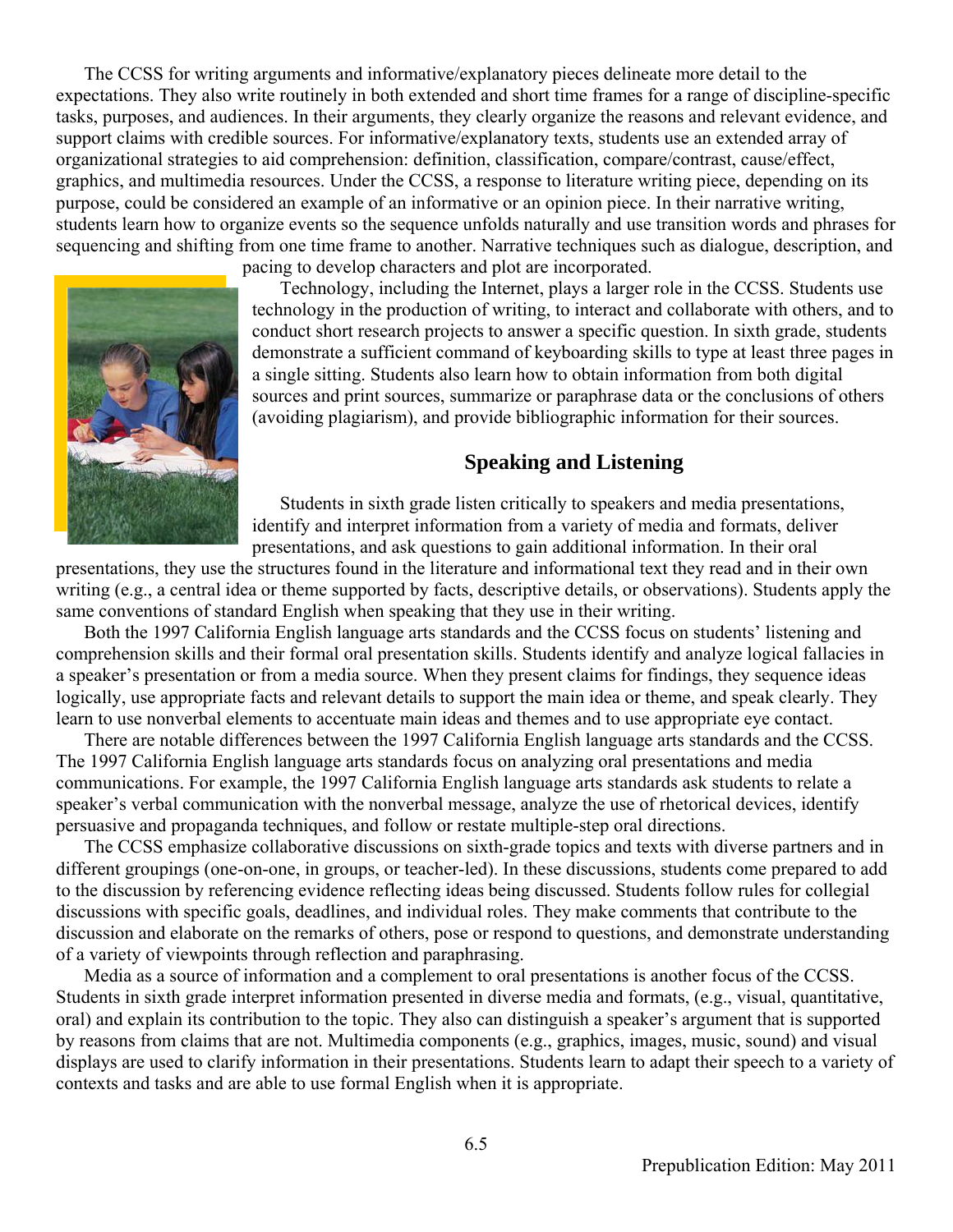#### **Language**

Students in sixth grade continue to build on previous language skills initiated in earlier grades, and are introduced to new rules for grammar and usage and punctuation. The specific rules or conventions they learn vary between the 1997 California English language arts standards and the CCSS. Students use their knowledge of language and its conventions when writing, speaking, listening, and reading.

Both sets of standards call for students to vary sentence patterns to promote understanding and expression. In punctuation, under the 1997 California standards, students begin to use colons and semicolons, a skill which appears later in the CCSS. Under the CCSS, students begin to use punctuation marks (i.e., commas, dashes, parentheses) to set off parenthetical clauses. Also, students learn how to recognize variations from standard English in their own writing and speaking, as well as in others.

The use of pronouns is emphasized in both the CCSS and the 1997 English language arts standards; the CCSS are more specific in types and usage. Students learn to use all types of pronouns properly, to recognize and correct shifts in pronoun number or person, to correct vague pronouns, and ensure pronouns are in the proper case (subjective, objective, possessive).

In the 1997 California English language arts standards, vocabulary development standards are found in the reading strand. In the CCSS, standards for vocabulary acquisition and use are found in the language strand. Both the 1997 California English language arts standards and the CCSS cover a range of strategies for vocabulary acquisition, though in sixth grade independent reading is the primary means by which students increase their vocabulary. Under both sets of standards, students choose from a range of strategies to determine the meaning of words. Students understand and can explain figurative language and can distinguish among words with similar means (e.g., stingy, scrimping, thrifty). In addition, the CCSS emphasize using relationships between certain words (e.g., cause/effect, part/whole) to better understand words. Using common Greek or Latin affixes and roots for clues to word meanings is included as part of the CCSS in sixth grade, but was introduced in fourth grade in the 1997 standards.

The CCSS emphasize students' use of both print and digital reference materials (e.g., dictionaries, glossaries, thesauruses) to pronounce words and clarify the precise meaning of key words or part of speech.

#### **Standards for Literacy in History/Social Studies, Science, and Technical Subjects**

Unique to the CCSS in grades 6–12 is the addition of standards for literacy in history/social studies, science,

and technical subjects. (In kindergarten through grade five, the standards for literacy are embedded within the four strands of the standards.) The addition of these standards for literacy recognizes the role English language arts teachers play in developing students' literacy skills while clarifying that teachers in other content areas also share that responsibility. The standards for literacy recognize the need for students to be proficient in reading complex informational text and writing persuasive and explanatory text on discipline-specific content.

In the CCSS, the standards for literacy in history/social studies, science, and technical subjects focus on reading and writing and are divided into three parts – reading standards for literacy in history/social studies; reading standards for literacy in science and technical subjects; and writing standards for literacy in history/social studies, science, and technical subjects. Standards in each part are organized into

grade bands (6–8, 9–10, and 11–12) and follow the same set of anchor standards used in English language arts. The shared responsibility of developing reading and writing across all content areas is not a new topic of discussion. Over the past 15 years, California's content standards and frameworks have advocated and supported teachers sharing the responsibility to develop student literacy. For example, a number of guiding principles from the *Science Framework for California Public Schools* identify that effective science programs: (1) use standards-based connections with other core subjects to reinforce science teaching and learning, (2)

**The addition of these standards for literacy recognizes the role English language arts teachers play in developing students' literacy skills while clarifying that teachers in other content areas also share that responsibility.**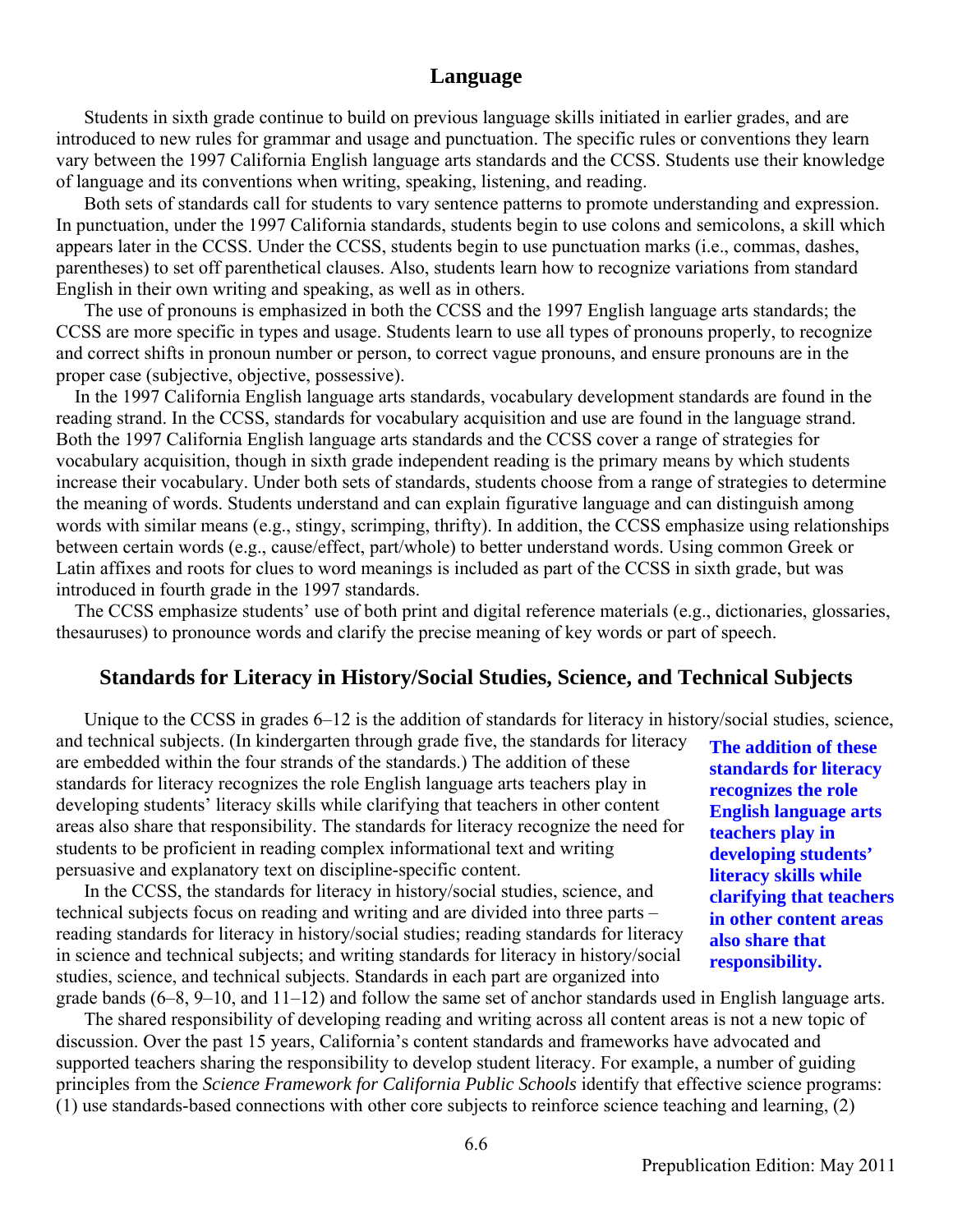develop students' command of academic language, and (3) use technology to teach students, assess their knowledge, develop information resources, and enhance computer literacy. California's history-social science standards include historical and social science analysis skills. Examples of the skills from grades six through eight include: (1) students frame questions that can be answered by historical study and research; (2) students distinguish fact from opinion in historical narratives and stories; and (3) students understand and distinguish cause, effect, sequence, and correlation in historical events, including the long- and short-term causal relations.

These same skills are identified in the CCSS reading standards in history/social studies and science and technical subjects. The CCSS emphasize the need to use specific textual evidence to support analysis of text and comparing and contrasting information gained from different sources (i.e., primary versus secondary sources or doing an experiment versus reading about it). The CCSS highlight the importance of determining the meaning of content-related or domain-specific words as they are used in specific historical or scientific context.

As noted in the English language arts writing section above, the writing standards for literacy in CCSS extend the types of writing from the 1997 standards. Students are expected to write arguments based on discipline-specific content, supporting the topic with relevant and accurate data and evidence. Informative or explanatory texts could include writing about a scientific procedure or retelling an historical event. All students writing should be well-organized and developed using key facts or details. Students are expected to conduct research projects to answer a specific question, paraphrase or summarize others work without plagiarizing, and to write consistently within both short and extended time frames.

#### **Extra Support for Struggling Readers**

By the end of sixth grade, students are expected to be fluent and independent readers who engage in the

#### **Students who are not proficient in word analysis skills are likely to experience academic difficulties**.

analysis of literature and informational text. Students who are not proficient in wordanalysis skills are likely to experience academic difficulties. Early screening and intervention address specific areas of instruction in a timely manner. Struggling readers—any students experiencing difficulty learning to read, which may include those who use nonstandard English, English learners, and students with disabilities should be provided with additional support to become proficient in sixth-grade reading skills. Instructional support for students should include:

- flexible groupings for differentiated instruction;
- pre-teaching of key skills, strategies, and concepts;
- intensive, explicit instruction in decoding and word-recognition skills which may include materials at the reading level of students;
- pre-teaching and re-teaching the use of Greek and Latin affixes and roots as clues to determine meaning of unknown words;
- additional explicit direct instruction in using informational text to analyze overall text structure and features;
- additional explicit direct instruction in using informational text to cite evidence as required in text analysis;
- direct, explicit instruction in language development to address grammatical structures of oral and written standard English;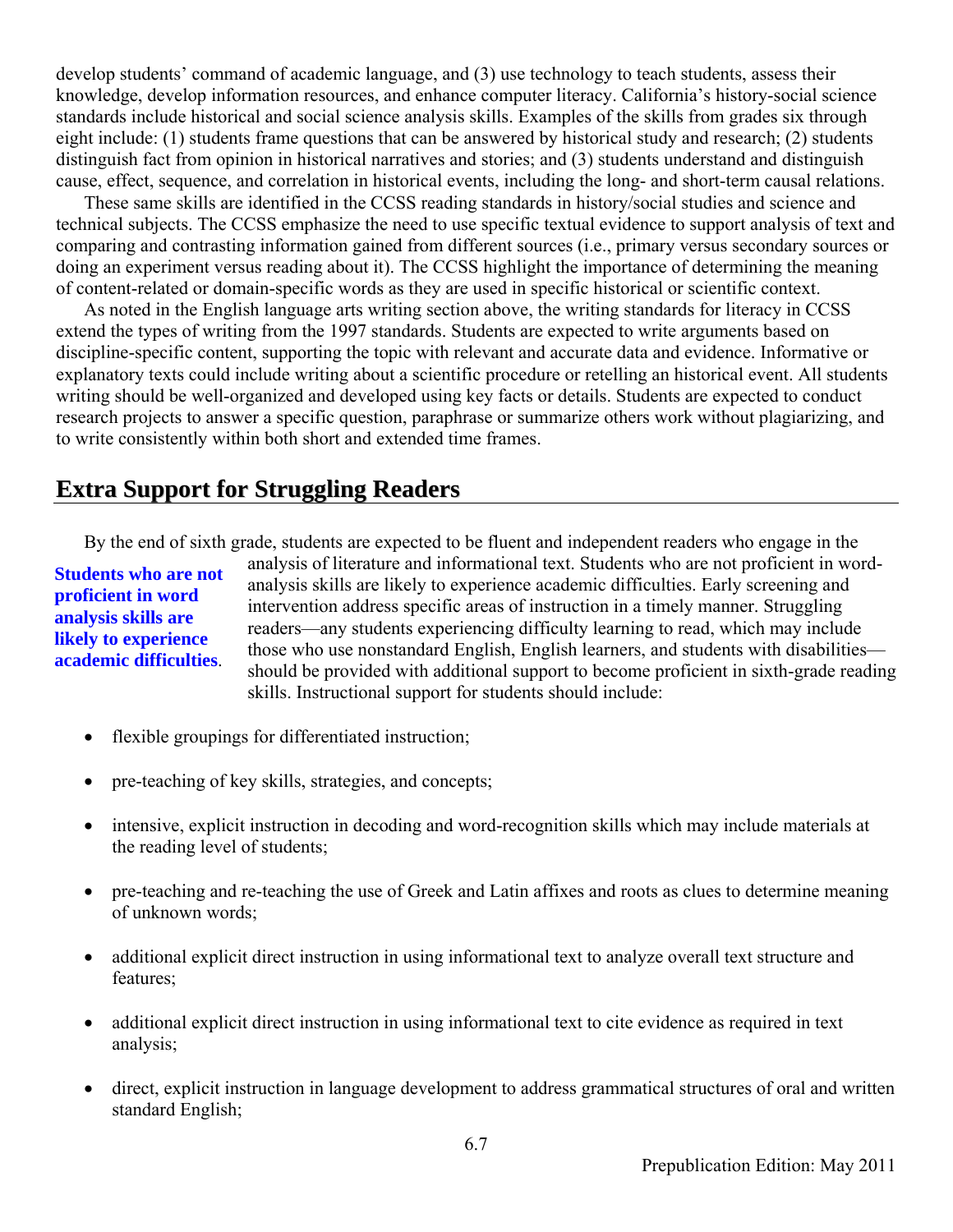- vocabulary instruction embedded in context, including academic language and domain-specific vocabulary;
- building background knowledge;
- reinforcing and extending the regular classroom program.

For those students whose reading achievement is two or more years below grade level, placement in an Intensive Intervention Program in Reading/Language Arts should be considered. These intensive, stand-alone, accelerated programs are specifically designed to address the instructional needs of students in grades four through eight whose reading achievement is two or more years below grade level. (For additional information on state-adopted intensive intervention programs, see Chapter 9 of the *Reading/Language Arts Framework for California Public Schools* and the list of adopted instructional materials on the CDE Reading/Language Arts Web page at http://www.cde.ca.gov/ci/rl/im/rlaadoptedlist.asp.)

#### **Support for English Learners**

English-language development (ELD) is a critical component of the language arts program for English learners and comes with direct, explicit, and systematic instruction in reading and writing. Instructional programs for English learners should be planned according to the students' assessed level of literacy (reading and writing) in English and their primary language as well as their proficiency in English (listening, speaking, reading, and writing). Students with strong literacy skills in their primary language are at an advantage. They can concentrate on learning English rather than on receiving initial instruction in reading and writing.

Students in sixth grade are expected to conduct deep analysis of literature and informational text on gradelevel topics in all subject areas. English learners benefit from pre-teaching as they learn how to analyze the structure of informational text and how text features contribute to the development of the ideas in text. With guided instruction, students will also learn how to cite evidence to support their statements in their text analysis. **As English learners** 

When provided with differentiated instruction using informational text, English learners can acquire and practice using academic language as well as domain–specific words in different content areas.

As English learners participate and engage in collaborative discussions, they are given ample opportunities to hear vocabulary acquired from their reading, and can practice using this vocabulary by expressing themselves during one-onone, small group, or teacher-led discussions.

 Providing explicit writing instruction on how to write research reports, as well as models of research reports, will expand English learners writing skills. Students develop as writers by receiving close guidance in organization, searching for appropriate reference materials, incorporating and correctly using quotations and citations, and revising their research reports. Because English

**participate and engage in collaborative discussions, they are given ample opportunities to hear vocabulary acquired from their reading, and can practice using this vocabulary by expressing themselves during one-onone, small group, or teacher-led discussions.** 

learners are still developing proficiency in English, students gain from receiving positive corrective teacher feedback on their writing and grammatical errors. English learners may need additional time and practice in writing for a variety of purposes and audiences to further their writing abilities.

English learners develop oral and written language through formal linguistic instruction that includes learning common phrases, idiomatic expressions, and language patterns as well as phonological, morphological, syntactical, and semantic structures of English.

Explicit instruction on grammatical rules and functions of pronouns help students use pronouns correctly, including intensive pronouns (e.g. myself, ourselves). Students may need additional instructional support to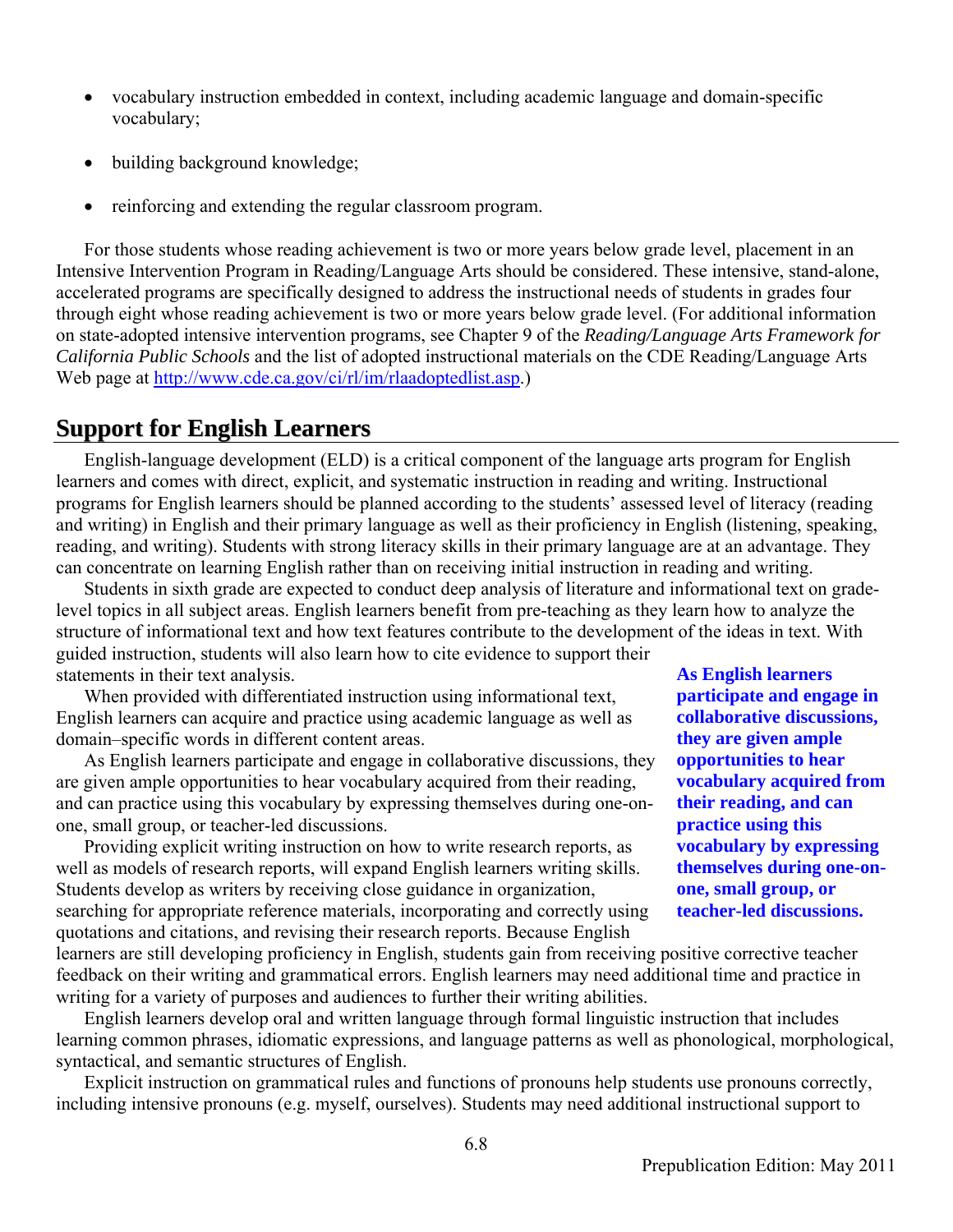recognize and correct their own errors in pronoun use. They are provided with multiple opportunities to practice these skills in both speaking and writing and receive corrective teacher feedback. (For a more extensive list of grammatical conventions, refer to the "Transition to Common Core State Standards: Planning ELD Instruction" chart that follows.)

For those students whose academic achievement is two or more years below grade level, placement in an Intensive Intervention Program for English Learners should be considered. These stand-alone, intensive, accelerated programs are specifically designed for English learners in grades four through eight whose academic achievement is two or more years below grade level. (For additional information on state-adopted intensive intervention programs for English Learners, see Chapter 9 of the *Reading/Language Arts Framework for California Public Schools* and the list of adopted instructional materials on the CDE Reading/Language Arts Web page at http://www.cde.ca.gov/ci/rl/im/rlaadoptedlist.asp.)

Specially designed academic instruction in English (SDAIE) is one valuable instructional strategy to meet the needs of English learners. For additional resources to support the teaching of English learners, please visit the CDE English Learners Web page http://www.cde.ca.gov/sp/el/. The CDE recently published an excellent resource*, Improving Education for English Learners: Research-Based Approaches*, that provides the most comprehensive, up-to-date strategies to serve English learners. Guidelines for using ELD and SDAIE strategies, as well as recommended instructional practices, are provided. The publication is available through the CDE Press Web page at http://www.cde.ca.gov/re/pn/rc/.

English learners need additional time for appropriate instructional support. The CCSS set rigorous expectations for student learning, and ELD instruction must accommodate these enhanced expectations. The following chart illustrates the enhancements in the CCSS in English language arts that may affect ELD instruction. This chart provides teachers with initial guidance in planning effective ELD instruction.

|                                                      | <b>Transition to Common Core State Standards</b><br>with California Additions<br><b>Planning ELD Instruction: Grade Six</b>                                                                                                                                                         |
|------------------------------------------------------|-------------------------------------------------------------------------------------------------------------------------------------------------------------------------------------------------------------------------------------------------------------------------------------|
| <b>Reading</b><br><b>Standards for</b><br>Literature | 2. Determine a theme or central idea of a text and how it is conveyed through particular<br>details; provide a summary of the text distinct from personal opinions or judgments.                                                                                                    |
|                                                      | 4. Determine the meaning of words and phrases as they are used in a text, including<br>figurative and connotative meanings; analyze the impact of a specific word choice on<br>meaning and tone. (See grade 6 Language standards 4-6 for additional<br>expectations.)               |
|                                                      | 5. Analyze how a particular sentence, chapter, scene, or stanza fits into the overall<br>structure of a text and contributes to the development of the theme, setting, or plot.                                                                                                     |
|                                                      | 7. Compare and contrast the experience of reading a story, drama, or poem to listening to<br>or viewing an audio, video, or live version of the text, including contrasting what they<br>"see" and "hear" when reading the text to what they perceive when they listen or<br>watch. |
|                                                      | 9. Compare and contrast texts in different forms or genres (e.g., stories and poems;<br>historical novels and fantasy stories) in terms of their approaches to similar themes                                                                                                       |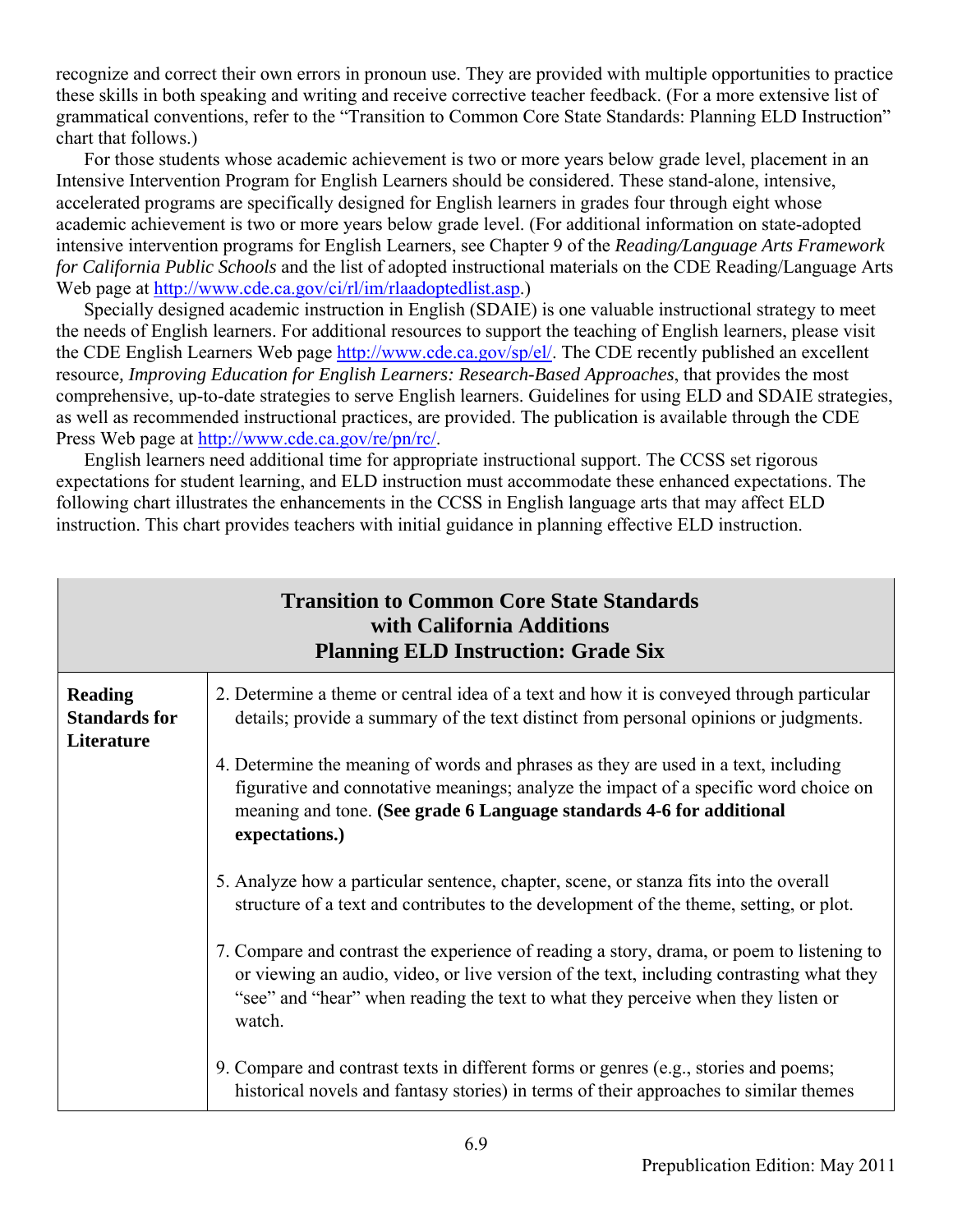|                                                                | and topics.                                                                                                                                                                                                                                                        |
|----------------------------------------------------------------|--------------------------------------------------------------------------------------------------------------------------------------------------------------------------------------------------------------------------------------------------------------------|
|                                                                | 10. By the end of the year, read and comprehend literature, including stories, dramas, and<br>poems, in the grades 6–8 text complexity band proficiently, with scaffolding as needed<br>at the high end of the range.                                              |
| <b>Reading</b><br><b>Standards for</b><br><b>Informational</b> | 1. Cite textual evidence to support analysis of what the text says explicitly as well as<br>inferences drawn from the text.                                                                                                                                        |
| <b>Text</b>                                                    | 2. Determine a central idea of a text and how it is conveyed through particular details;<br>provide a summary of the text distinct from personal opinions or judgments.                                                                                            |
|                                                                | 3. Analyze in detail how a key individual, event, or idea is introduced, illustrated, and<br>elaborated in a text (e.g., through examples or anecdotes).                                                                                                           |
|                                                                | 4. Determine the meaning of words and phrases as they are used in a text, including<br>figurative, connotative, and technical meanings. (See grade 6 Language standards 4-<br>6 for additional expectations.)                                                      |
|                                                                | 5. Analyze how a particular sentence, paragraph, chapter, or section fits into the overall<br>structure of a text and contributes to the development of the ideas.<br>a. Analyze the use of text features (e.g., graphics, headers, captions) in popular<br>media. |
|                                                                | 7. Integrate information presented in different media or formats (e.g., visually,<br>quantitatively) as well as in words to develop a coherent understanding of a topic or<br>issue.                                                                               |
|                                                                | 8. Trace and evaluate the argument and specific claims in a text, distinguishing claims<br>that are supported by reasons and evidence from claims that are not.                                                                                                    |
|                                                                | 9. Compare and contrast one author's presentation of events with that of another (e.g., a<br>memoir written by and a biography on the same person).                                                                                                                |
|                                                                | 10. By the end of the year, read and comprehend literary nonfiction in the grades 6–8 text<br>complexity band proficiently, with scaffolding as needed at the high end of the range.                                                                               |
| <b>Writing</b><br><b>Standards</b>                             | 1. Write arguments to support claims with clear reasons and relevant evidence.                                                                                                                                                                                     |
|                                                                | b. Support claim(s) with clear reasons and relevant evidence, using credible sources<br>and demonstrating an understanding of the topic or text.                                                                                                                   |
|                                                                | c. Use words, phrases, and clauses to clarify the relationships among claim(s) and<br>reasons.                                                                                                                                                                     |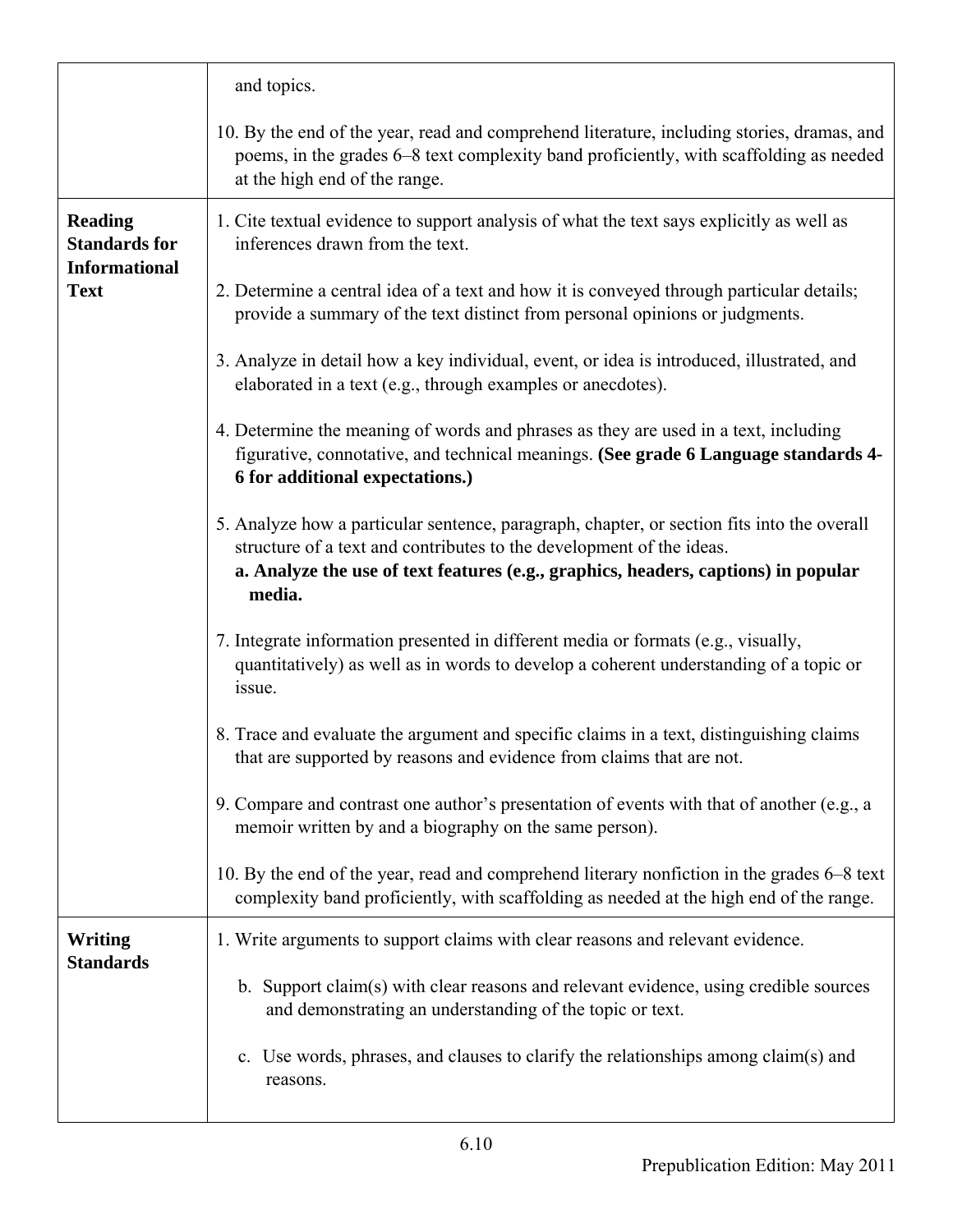- d. Establish and maintain a formal style.
- e. Provide a concluding statement or section that follows from the argument presented.
- 2. Write informative/explanatory texts to examine a topic and convey ideas, concepts, and information through the selection, organization, and analysis of relevant content.
	- a. Introduce a topic **or thesis statement**; organize ideas, concepts, and information, using strategies such as definition, classification, comparison/contrast, and cause/effect; include formatting (e.g., headings), graphics (e.g., charts, tables), and multimedia when useful to aiding comprehension.
	- b. Develop the topic with relevant facts, definitions, concrete details, quotations, or other information and examples.
	- c. Use appropriate transitions to clarify the relationships among ideas and concepts.
	- d. Use precise language and domain-specific vocabulary to inform about or explain the topic.
	- e. Establish and maintain a formal style.
	- f. Provide a concluding statement or section that follows from the information or explanation presented.
- 3. Write narratives to develop real or imagined experiences or events using effective technique, relevant descriptive details, and well-structured event sequences.
	- a. Engage and orient the reader by establishing a context and introducing a narrator and/or characters; organize an event sequence that unfolds naturally and logically.
	- c. Use a variety of transition words, phrases, and clauses to convey sequence and signal shifts from one time frame or setting to another.
	- d. Use precise words and phrases, relevant descriptive details, and sensory language to convey experiences and events.
	- e. Provide a conclusion that follows from the narrated experiences or events.
- 5. With some guidance and support from peers and adults, develop and strengthen writing as needed by planning, revising, editing, rewriting, or trying a new approach. (Editing for conventions should demonstrate command of Language standards 1–3 up to and including grade 6.)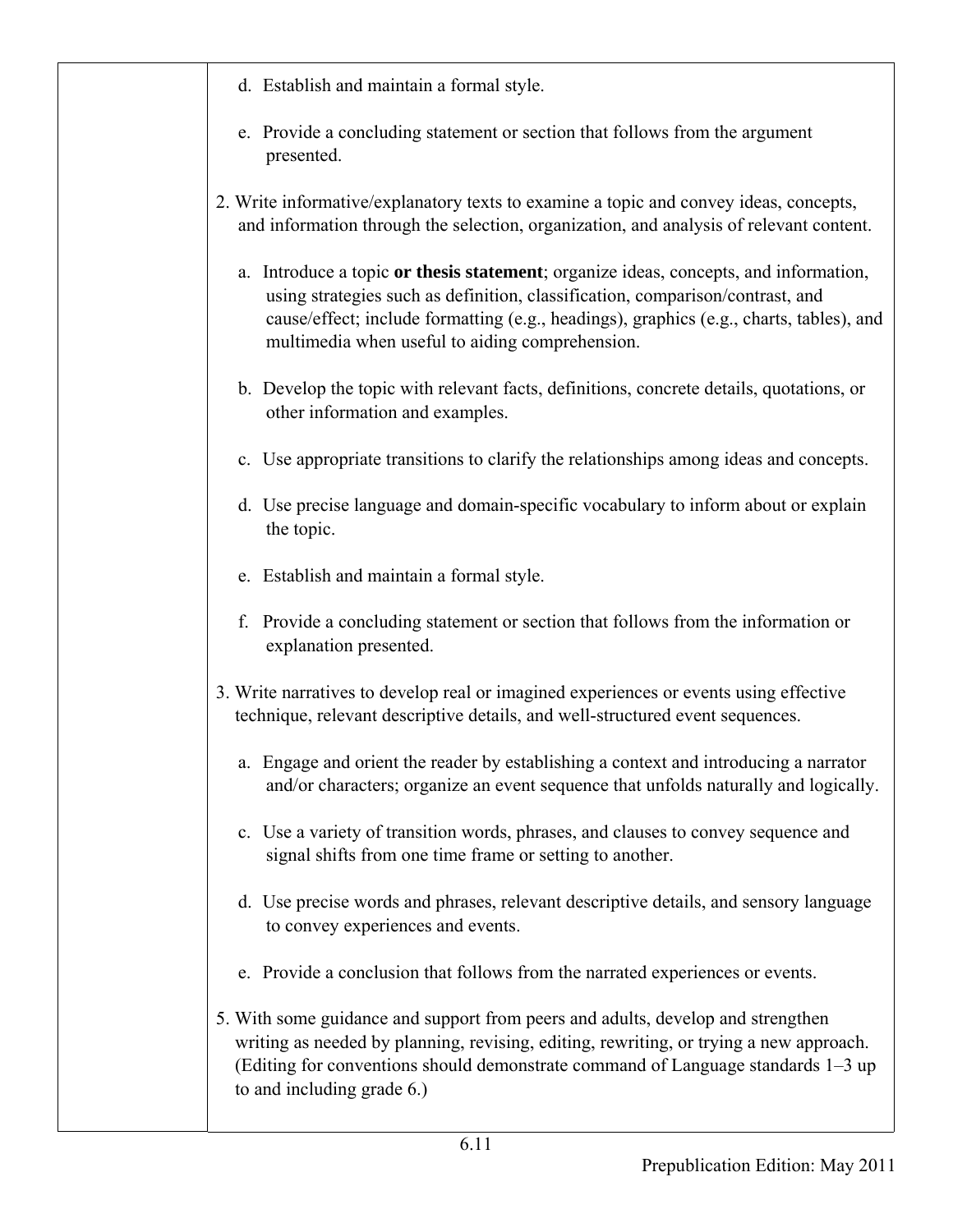|                                                             | 6. Use technology, including the Internet, to produce and publish writing as well as to<br>interact and collaborate with others; demonstrate sufficient command of keyboarding<br>skills to type a minimum of three pages in a single sitting.                       |
|-------------------------------------------------------------|----------------------------------------------------------------------------------------------------------------------------------------------------------------------------------------------------------------------------------------------------------------------|
|                                                             | 8. Gather relevant information from multiple print and digital sources; assess the<br>credibility of each source; and quote or paraphrase the data and conclusions of others<br>while avoiding plagiarism and providing basic bibliographic information for sources. |
|                                                             | 9. Draw evidence from literary or informational texts to support analysis, reflection, and<br>research.                                                                                                                                                              |
|                                                             | a. Apply grade 6 Reading standards to literature (e.g., "Compare and contrast texts in<br>different forms or genres [e.g., stories and poems; historical novels and fantasy<br>stories] in terms of their approaches to similar themes and topics").                 |
|                                                             | b. Apply grade 6 Reading standards to literary nonfiction (e.g., "Trace and evaluate<br>the argument and specific claims in a text, distinguishing claims that are supported<br>by reasons and evidence from claims that are not").                                  |
|                                                             | 10. Write routinely over extended time frames (time for research, reflection, and<br>revision) and shorter time frames (a single sitting or a day or two) for a range of<br>discipline-specific tasks, purposes, and audiences.                                      |
| <b>Speaking and</b><br><b>Listening</b><br><b>Standards</b> | 1. Engage effectively in a range of collaborative discussions (one-on-one, in groups, and<br>teacher-led) with diverse partners on grade 6 topics, texts, and issues, building on<br>others' ideas and expressing their own clearly.                                 |
|                                                             | a. Come to discussions prepared, having read or studied required material; explicitly<br>draw on that preparation by referring to evidence on the topic, text, or issue to<br>probe and reflect on ideas under discussion.                                           |
|                                                             | b. Follow rules for collegial discussions, set specific goals and deadlines, and define<br>individual roles as needed.                                                                                                                                               |
|                                                             | c. Pose and respond to specific questions with elaboration and detail by making<br>comments that contribute to the topic, text, or issue under discussion.                                                                                                           |
|                                                             | d. Review the key ideas expressed and demonstrate understanding of multiple<br>perspectives through reflection and paraphrasing.                                                                                                                                     |
|                                                             | 2. Interpret information presented in diverse media and formats (e.g., visually,<br>quantitatively, orally) and explain how it contributes to a topic, text, or issue under<br>study.                                                                                |
|                                                             | 3. Delineate a speaker's argument and specific claims, distinguishing claims that are                                                                                                                                                                                |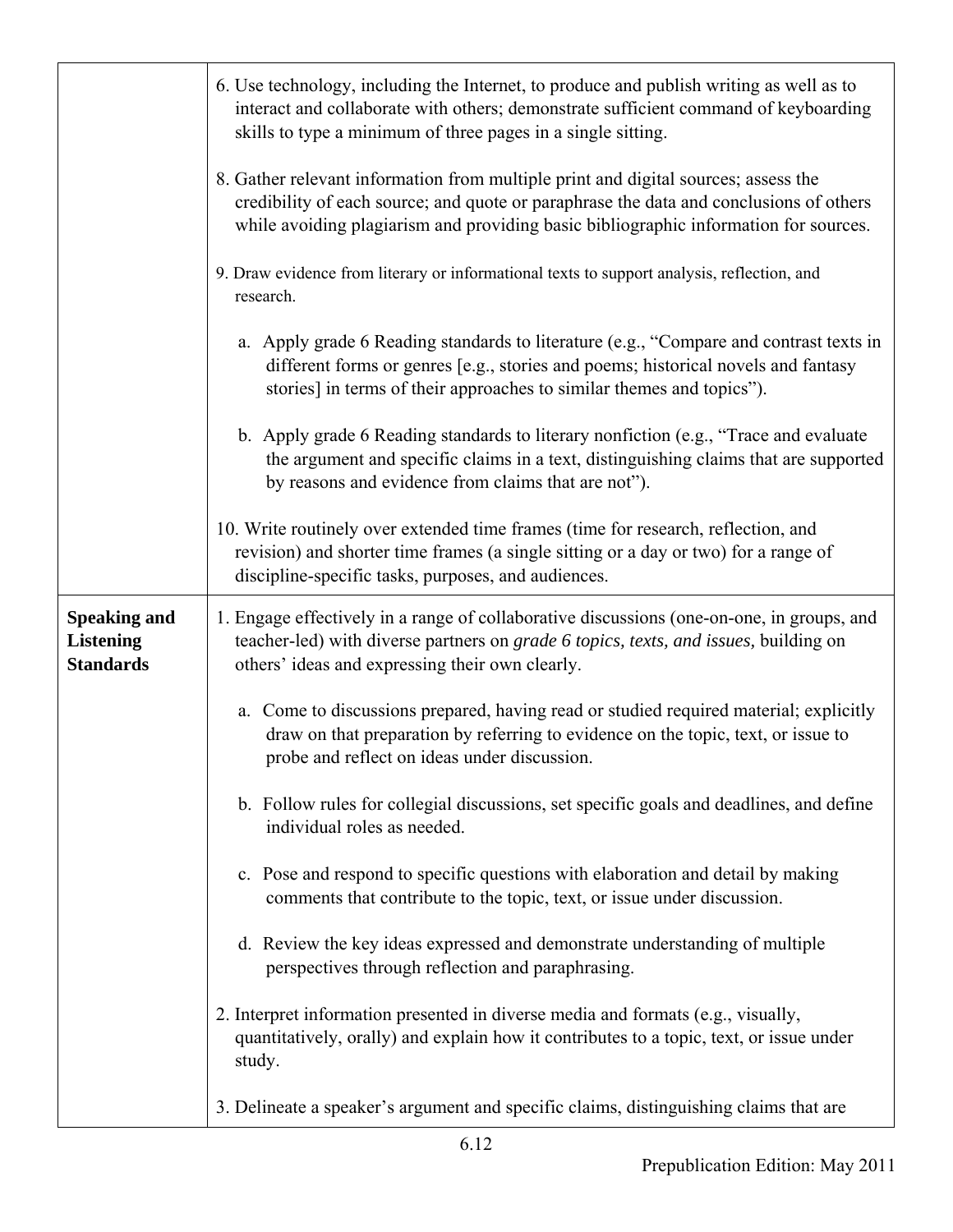|                              | supported by reasons and evidence from claims that are not.                                                                                                                                                                                                                                                                                                                                                                                                                                                                                                                                                                                     |
|------------------------------|-------------------------------------------------------------------------------------------------------------------------------------------------------------------------------------------------------------------------------------------------------------------------------------------------------------------------------------------------------------------------------------------------------------------------------------------------------------------------------------------------------------------------------------------------------------------------------------------------------------------------------------------------|
|                              | 4. Present claims and findings (e.g., argument, narrative, informative, response to<br>literature presentations), sequencing ideas logically and using pertinent descriptions,<br>facts, and details and nonverbal elements to accentuate main ideas or themes; use<br>appropriate eye contact, adequate volume, and clear pronunciation.<br>a. Plan and deliver an informative/explanatory presentation that: develops a<br>topic with relevant facts, definitions, and concrete details; uses appropriate<br>transitions to clarify relationships; uses precise language and domain specific<br>vocabulary; and provides a strong conclusion. |
|                              | 5. Include multimedia components (e.g., graphics, images, music, sound) and visual<br>displays in presentations to clarify information.                                                                                                                                                                                                                                                                                                                                                                                                                                                                                                         |
| Language<br><b>Standards</b> | 1. Demonstrate command of the conventions of standard English grammar and usage<br>when writing or speaking.                                                                                                                                                                                                                                                                                                                                                                                                                                                                                                                                    |
|                              | a. Ensure that pronouns are in the proper case (subjective, objective, possessive).                                                                                                                                                                                                                                                                                                                                                                                                                                                                                                                                                             |
|                              | b. Use all pronouns, including intensive pronouns (e.g., <i>myself, ourselves</i> ),<br>correctly.                                                                                                                                                                                                                                                                                                                                                                                                                                                                                                                                              |
|                              | c. Recognize and correct inappropriate shifts in pronoun number and person.                                                                                                                                                                                                                                                                                                                                                                                                                                                                                                                                                                     |
|                              | d. Recognize and correct vague pronouns (i.e., ones with unclear or ambiguous<br>antecedents).                                                                                                                                                                                                                                                                                                                                                                                                                                                                                                                                                  |
|                              | e. Recognize variations from standard English in their own and others' writing and<br>speaking, and identify and use strategies to improve expression in conventional<br>language.                                                                                                                                                                                                                                                                                                                                                                                                                                                              |
|                              | 2. Demonstrate command of the conventions of standard English capitalization,<br>punctuation, and spelling when writing.                                                                                                                                                                                                                                                                                                                                                                                                                                                                                                                        |
|                              | a. Use punctuation (commas, parentheses, dashes) to set off<br>nonrestrictive/parenthetical elements.                                                                                                                                                                                                                                                                                                                                                                                                                                                                                                                                           |
|                              | 3. Use knowledge of language and its conventions when writing, speaking, reading, or<br>listening.                                                                                                                                                                                                                                                                                                                                                                                                                                                                                                                                              |
|                              | Vary sentence patterns for meaning, reader/listener interest, and style.<br>a.                                                                                                                                                                                                                                                                                                                                                                                                                                                                                                                                                                  |
|                              | b. Maintain consistency in style and tone.                                                                                                                                                                                                                                                                                                                                                                                                                                                                                                                                                                                                      |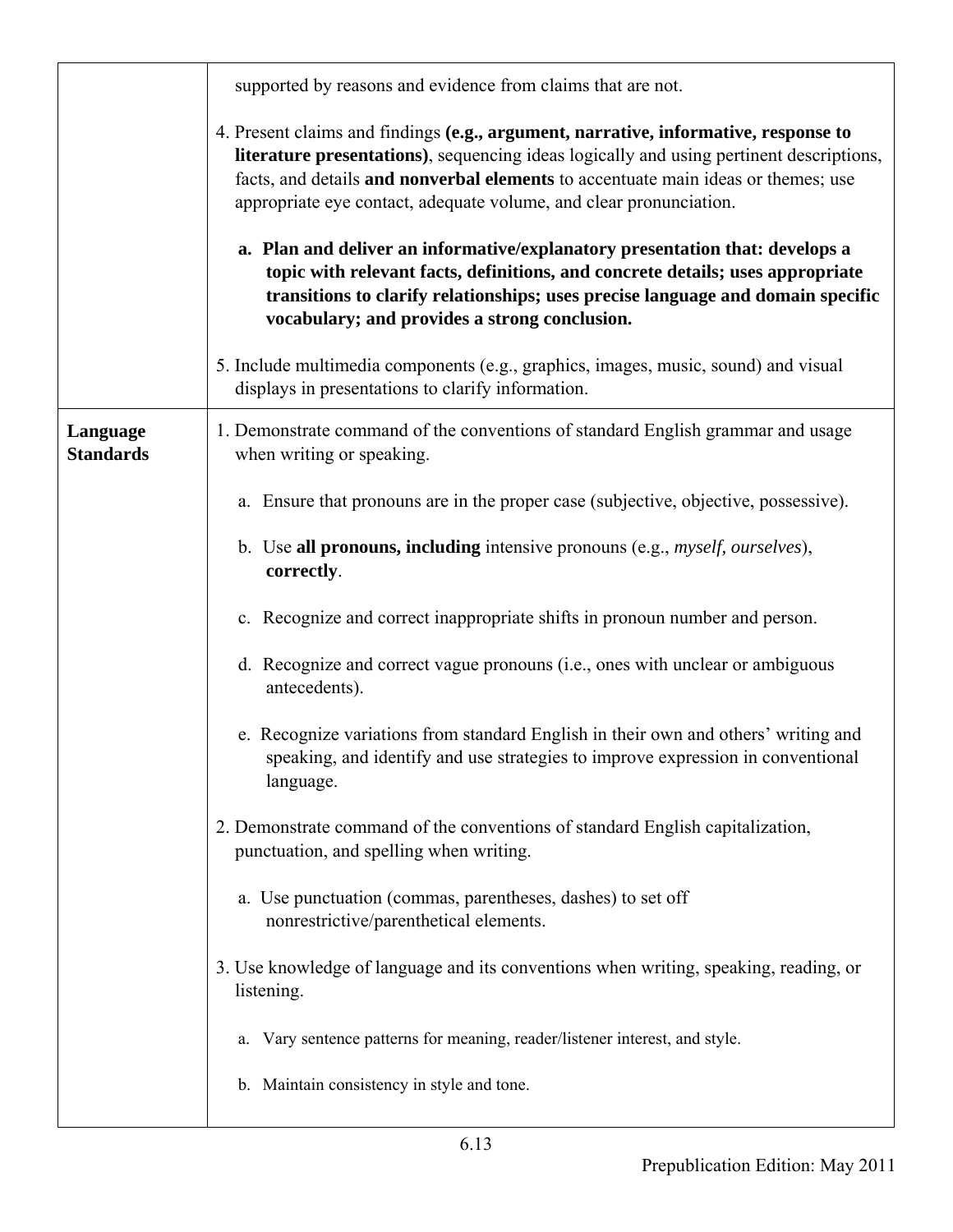| 4. Determine or clarify the meaning of unknown and multiple-meaning words and<br>phrases based on <i>grade 6 reading and content</i> , choosing flexibly from a range of<br>strategies.                               |
|-----------------------------------------------------------------------------------------------------------------------------------------------------------------------------------------------------------------------|
| a. Use context (e.g., the overall meaning of a sentence or paragraph; a word's<br>position or function in a sentence) as a clue to the meaning of a word or phrase.                                                   |
| c. Consult reference materials (e.g., dictionaries, glossaries, thesauruses), both print<br>and digital, to find the pronunciation of a word or determine or clarify its precise<br>meaning or its part of speech.    |
| d. Verify the preliminary determination of the meaning of a word or phrase (e.g., by<br>checking the inferred meaning in context or in a dictionary).                                                                 |
| 5. Demonstrate understanding of figurative language, word relationships, and nuances in<br>word meanings.                                                                                                             |
| b. Use the relationship between particular words (e.g., cause/effect, part/whole,<br>item/category) to better understand each of the words.                                                                           |
| Distinguish among the connotations (associations) of words with similar denotations<br>$\mathbf{c}$ .<br>(definitions) (e.g., stingy, scrimping, economical, unwasteful, thrifty).                                    |
| 6. Acquire and use accurately grade-appropriate general academic and domain-specific<br>words and phrases; gather vocabulary knowledge when considering a word or phrase<br>important to comprehension or expression. |

#### **The Standards**

The CCSS, with California additions, that follow are the prepublication version of the standards prepared by the Sacramento County Office of Education (SCOE), updated on October 15, 2010. Content that is unique to California and which was added by California to the multi-state common core standards is in bold typeface. The SCOE document is available online at

http://www.scoe.net/castandards/agenda/2010/ela\_ccs\_recommendations.pdf (Outside Source). The grade-six CCSS for English Language Arts and Literacy in History/Social Studies, Science, and Technical Education were adopted by the California State Board of Education on August 2, 2010.

A complete listing of the grade-six 1997 California English language arts standards is located on CDE Content Standards Web page at http://www.cde.ca.gov/be/st/ss/documents/elacontentstnds.pdf.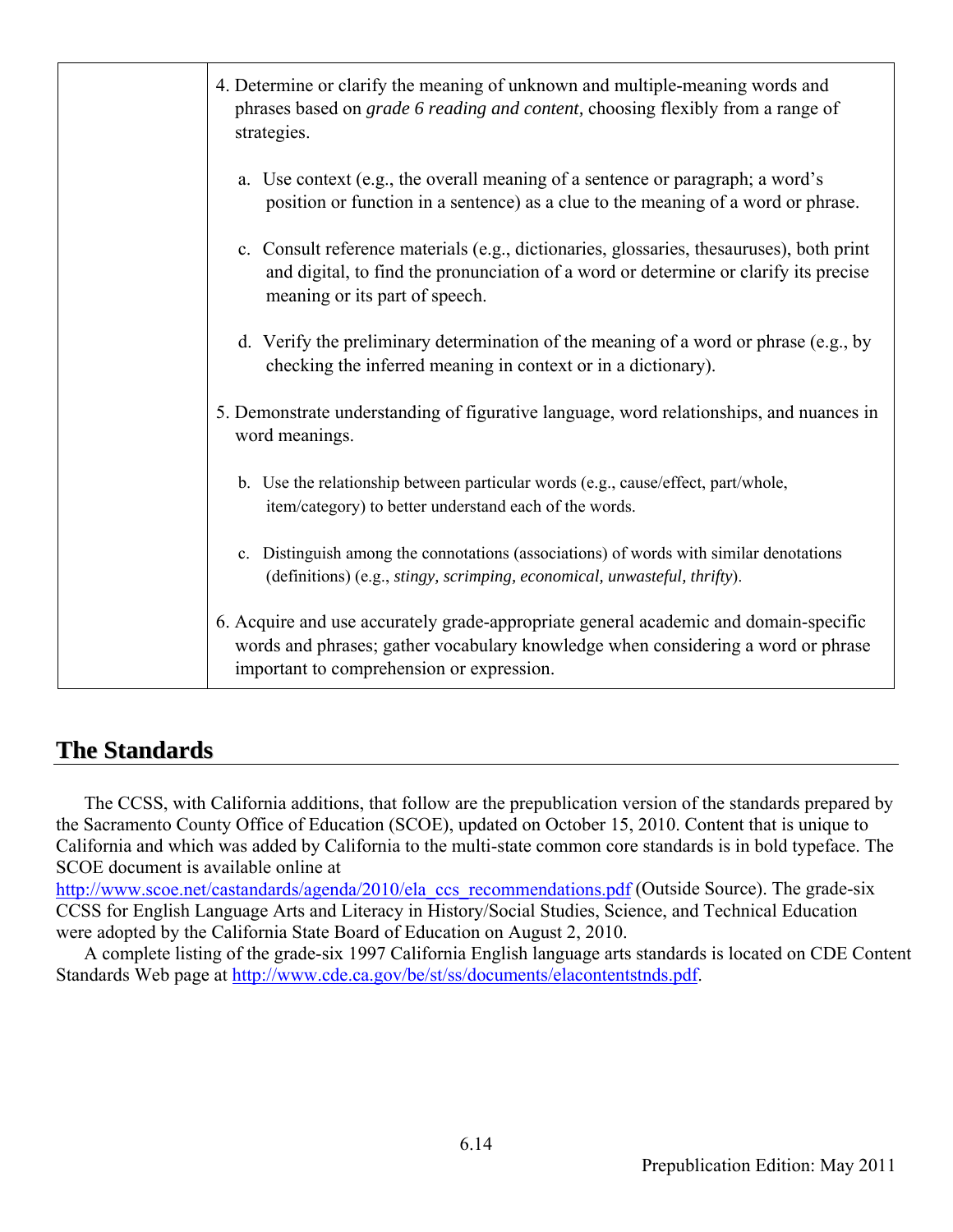#### **Common Core State Standards with California Additions English Language Arts: Grade Six**

|                                           | <b>Reading Standards for Literature</b>                                                                                                                                                                                                                                       |  |
|-------------------------------------------|-------------------------------------------------------------------------------------------------------------------------------------------------------------------------------------------------------------------------------------------------------------------------------|--|
|                                           | <b>Key Ideas and Details</b>                                                                                                                                                                                                                                                  |  |
| 1.                                        | Cite textual evidence to support analysis of what the text says explicitly as well as inferences drawn<br>from the text.                                                                                                                                                      |  |
| 2.                                        | Determine a theme or central idea of a text and how it is conveyed through particular details; provide a<br>summary of the text distinct from personal opinions or judgments.                                                                                                 |  |
| 3.                                        | Describe how a particular story's or drama's plot unfolds in a series of episodes as well as how the<br>characters respond or change as the plot moves toward a resolution.                                                                                                   |  |
|                                           | <b>Craft and Structure</b>                                                                                                                                                                                                                                                    |  |
| 4.                                        | Determine the meaning of words and phrases as they are used in a text, including figurative and<br>connotative meanings; analyze the impact of a specific word choice on meaning and tone. (See grade 6<br>Language standards 4-6 for additional expectations.)               |  |
| 5.                                        | Analyze how a particular sentence, chapter, scene, or stanza fits into the overall structure of a text and<br>contributes to the development of the theme, setting, or plot.                                                                                                  |  |
| 6.                                        | Explain how an author develops the point of view of the narrator or speaker in a text.                                                                                                                                                                                        |  |
| <b>Integration of Knowledge and Ideas</b> |                                                                                                                                                                                                                                                                               |  |
| 7.                                        | Compare and contrast the experience of reading a story, drama, or poem to listening to or viewing an<br>audio, video, or live version of the text, including contrasting what they "see" and "hear" when reading<br>the text to what they perceive when they listen or watch. |  |
| 8.                                        | (Not applicable to literature)                                                                                                                                                                                                                                                |  |
| 9.                                        | Compare and contrast texts in different forms or genres (e.g., stories and poems; historical novels and<br>fantasy stories) in terms of their approaches to similar themes and topics.                                                                                        |  |
|                                           | <b>Range of Reading and Level of Text Complexity</b>                                                                                                                                                                                                                          |  |
| 10.                                       | By the end of the year, read and comprehend literature, including stories, dramas, and poems, in the<br>grades 6–8 text complexity band proficiently, with scaffolding as needed at the high end of the range.                                                                |  |
|                                           | <b>Reading Standards for Informational Text</b>                                                                                                                                                                                                                               |  |
|                                           | <b>Key Ideas and Details</b>                                                                                                                                                                                                                                                  |  |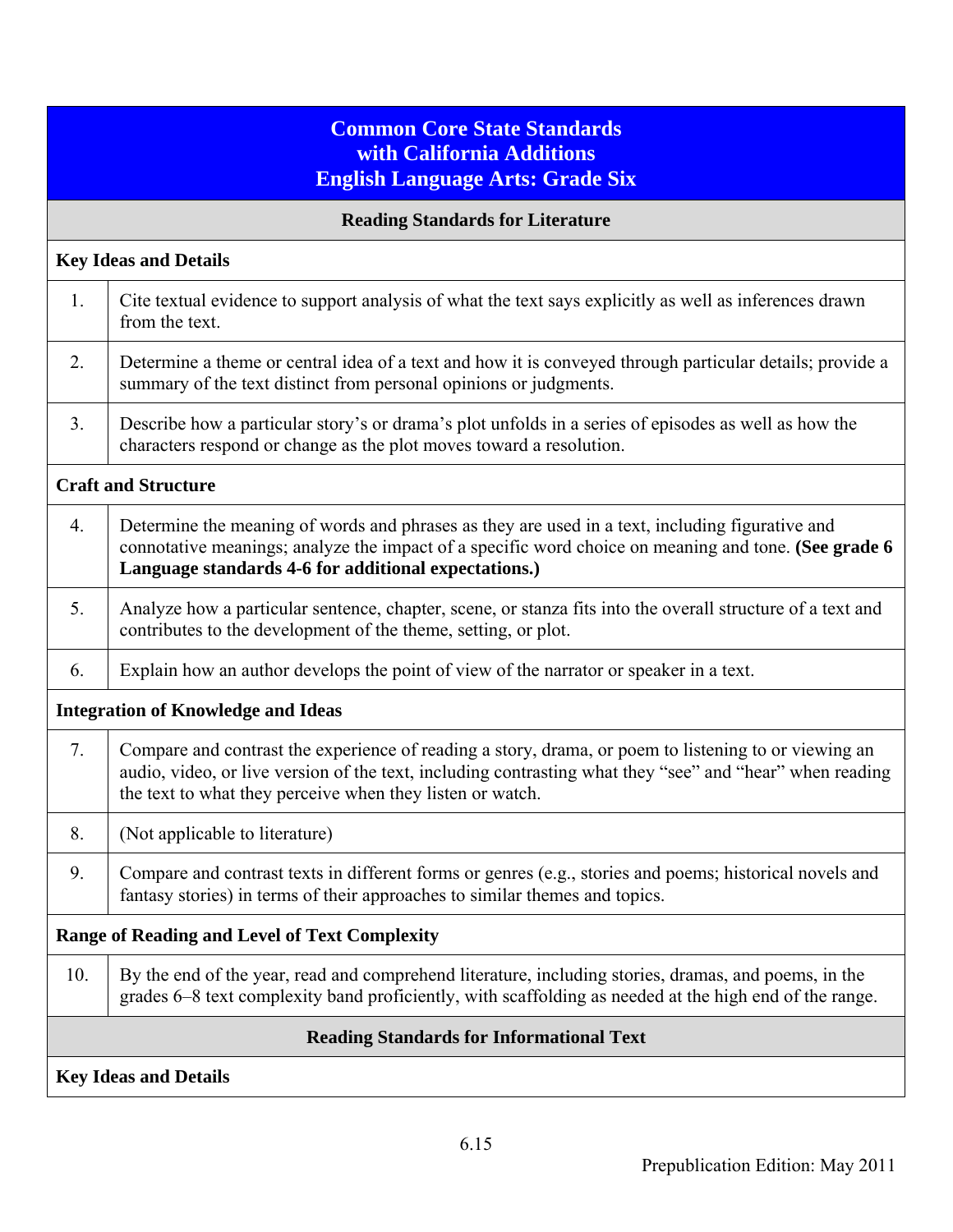| 1.                             | Cite textual evidence to support analysis of what the text says explicitly as well as inferences drawn<br>from the text.                                                                                  |  |  |
|--------------------------------|-----------------------------------------------------------------------------------------------------------------------------------------------------------------------------------------------------------|--|--|
| 2.                             | Determine a central idea of a text and how it is conveyed through particular details; provide a summary<br>of the text distinct from personal opinions or judgments.                                      |  |  |
| 3.                             | Analyze in detail how a key individual, event, or idea is introduced, illustrated, and elaborated in a text<br>(e.g., through examples or anecdotes).                                                     |  |  |
|                                | <b>Craft and Structure</b>                                                                                                                                                                                |  |  |
| 4.                             | Determine the meaning of words and phrases as they are used in a text, including figurative,<br>connotative, and technical meanings. (See grade 6 Language standards 4-6 for additional<br>expectations.) |  |  |
| 5.                             | Analyze how a particular sentence, paragraph, chapter, or section fits into the overall structure of a text<br>and contributes to the development of the ideas.                                           |  |  |
|                                | a. Analyze the use of text features (e.g., graphics, headers, captions) in popular media.                                                                                                                 |  |  |
| 6.                             | Determine an author's point of view or purpose in a text and explain how it is conveyed in the text.                                                                                                      |  |  |
|                                | <b>Integration of Knowledge and Ideas</b>                                                                                                                                                                 |  |  |
| 7.                             | Integrate information presented in different media or formats (e.g., visually, quantitatively) as well as<br>in words to develop a coherent understanding of a topic or issue.                            |  |  |
| 8.                             | Trace and evaluate the argument and specific claims in a text, distinguishing claims that are supported<br>by reasons and evidence from claims that are not.                                              |  |  |
| 9.                             | Compare and contrast one author's presentation of events with that of another (e.g., a memoir written<br>by and a biography on the same person).                                                          |  |  |
|                                | Range of Reading and Level of Text Complexity                                                                                                                                                             |  |  |
| 10.                            | By the end of the year, read and comprehend literary nonfiction in the grades<br>6–8 text complexity band proficiently, with scaffolding as needed at the high end of the range.                          |  |  |
|                                | <b>Writing Standards</b>                                                                                                                                                                                  |  |  |
| <b>Text Types and Purposes</b> |                                                                                                                                                                                                           |  |  |
| 1.                             | Write arguments to support claims with clear reasons and relevant evidence.                                                                                                                               |  |  |
|                                | Introduce claim(s) and organize the reasons and evidence clearly.<br>a.                                                                                                                                   |  |  |
|                                | b. Support claim(s) with clear reasons and relevant evidence, using credible sources and<br>demonstrating an understanding of the topic or text.                                                          |  |  |
|                                | Use words, phrases, and clauses to clarify the relationships among claim(s) and reasons.<br>$\mathbf{c}$ .                                                                                                |  |  |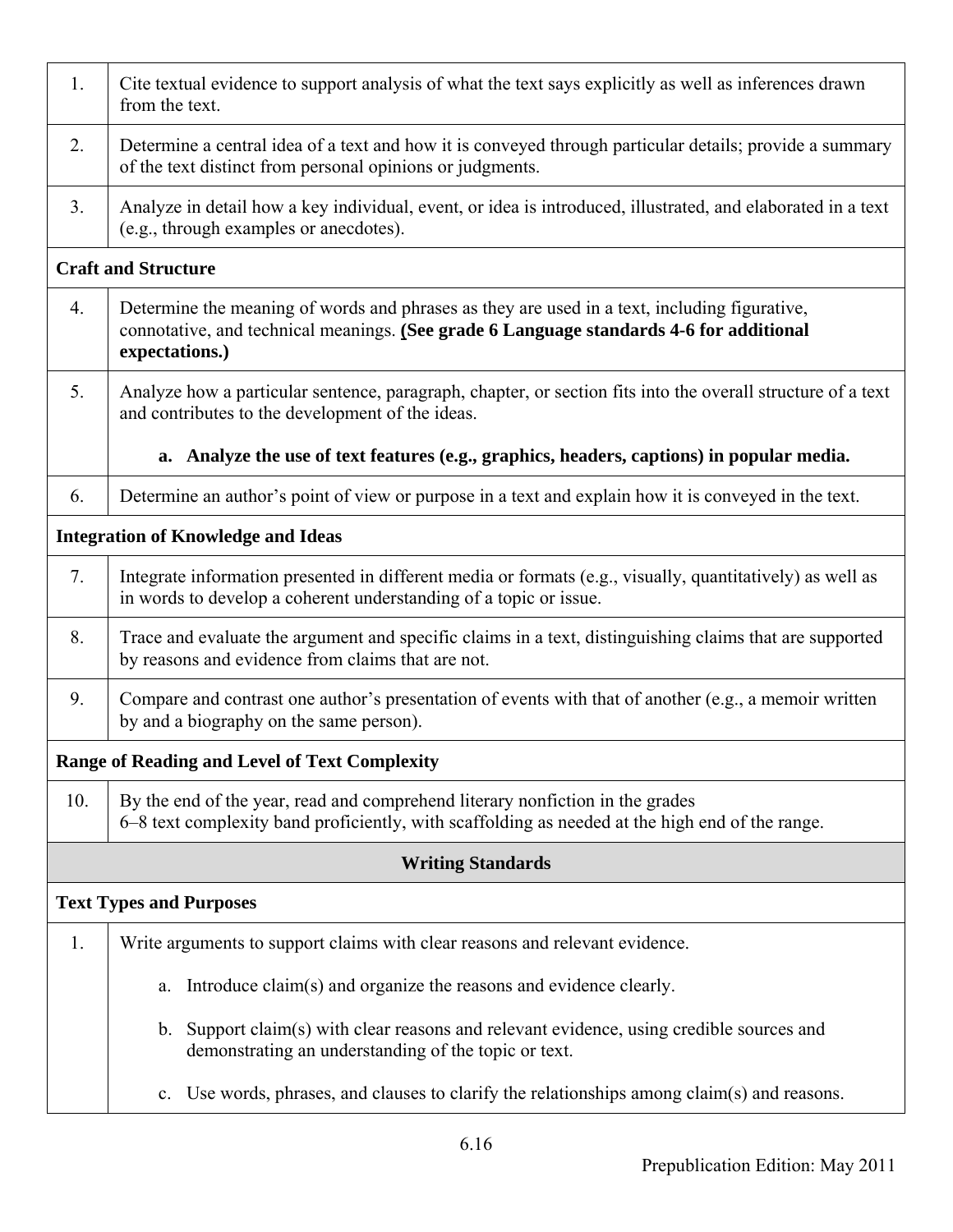|                | d. Establish and maintain a formal style.                                                                                                                                                                                                                                                                              |
|----------------|------------------------------------------------------------------------------------------------------------------------------------------------------------------------------------------------------------------------------------------------------------------------------------------------------------------------|
|                | Provide a concluding statement or section that follows from the argument presented.<br>e.                                                                                                                                                                                                                              |
| 2.             | Write informative/explanatory texts to examine a topic and convey ideas, concepts, and information<br>through the selection, organization, and analysis of relevant content.                                                                                                                                           |
|                | Introduce a topic or thesis statement; organize ideas, concepts, and information, using<br>a.<br>strategies such as definition, classification, comparison/contrast, and cause/effect; include<br>formatting (e.g., headings), graphics (e.g., charts, tables), and multimedia when useful to<br>aiding comprehension. |
|                | b. Develop the topic with relevant facts, definitions, concrete details, quotations, or other<br>information and examples.                                                                                                                                                                                             |
|                | Use appropriate transitions to clarify the relationships among ideas and concepts.<br>c.                                                                                                                                                                                                                               |
|                | Use precise language and domain-specific vocabulary to inform about or explain the topic.<br>d.                                                                                                                                                                                                                        |
|                | Establish and maintain a formal style.<br>e.                                                                                                                                                                                                                                                                           |
|                | f.<br>Provide a concluding statement or section that follows from the information or explanation<br>presented.                                                                                                                                                                                                         |
| 3 <sub>1</sub> | Write narratives to develop real or imagined experiences or events using effective technique, relevant<br>descriptive details, and well-structured event sequences.                                                                                                                                                    |
|                | Engage and orient the reader by establishing a context and introducing a narrator and/or<br>a.<br>characters; organize an event sequence that unfolds naturally and logically.                                                                                                                                         |
|                | b. Use narrative techniques, such as dialogue, pacing, and description, to develop experiences,<br>events, and/or characters.                                                                                                                                                                                          |
|                | Use a variety of transition words, phrases, and clauses to convey sequence and signal shifts<br>$\mathbf{c}$ .<br>from one time frame or setting to another.                                                                                                                                                           |
|                | Use precise words and phrases, relevant descriptive details, and sensory language to convey<br>d.<br>experiences and events.                                                                                                                                                                                           |
|                | Provide a conclusion that follows from the narrated experiences or events.<br>e.                                                                                                                                                                                                                                       |
|                | <b>Production and Distribution of Writing</b>                                                                                                                                                                                                                                                                          |
| 4.             | Produce clear and coherent writing in which the development, organization, and style are appropriate to<br>task, purpose, and audience. (Grade-specific expectations for writing types are defined in standards 1–3<br>above.)                                                                                         |
| 5.             | With some guidance and support from peers and adults, develop and strengthen writing as needed by                                                                                                                                                                                                                      |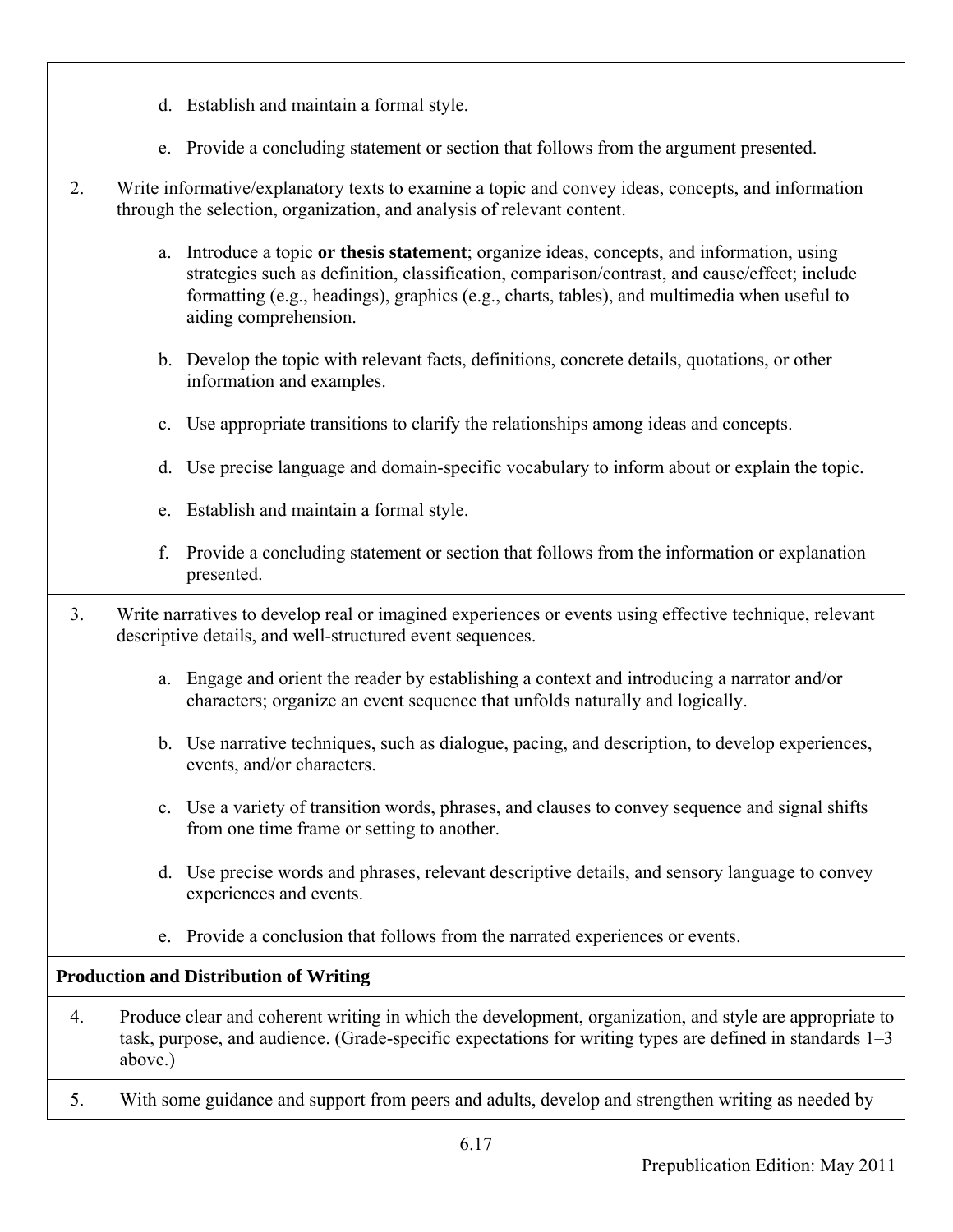|                                                | planning, revising, editing, rewriting, or trying a new approach. (Editing for conventions should<br>demonstrate command of Language standards 1–3 up to and including grade 6.)                                                                                  |  |
|------------------------------------------------|-------------------------------------------------------------------------------------------------------------------------------------------------------------------------------------------------------------------------------------------------------------------|--|
| 6.                                             | Use technology, including the Internet, to produce and publish writing as well as to interact and<br>collaborate with others; demonstrate sufficient command of keyboarding skills to type a minimum of<br>three pages in a single sitting.                       |  |
| <b>Research to Build and Present Knowledge</b> |                                                                                                                                                                                                                                                                   |  |
| 7.                                             | Conduct short research projects to answer a question, drawing on several sources and refocusing the<br>inquiry when appropriate.                                                                                                                                  |  |
| 8.                                             | Gather relevant information from multiple print and digital sources; assess the credibility of each<br>source; and quote or paraphrase the data and conclusions of others while avoiding plagiarism and<br>providing basic bibliographic information for sources. |  |
| 9.                                             | Draw evidence from literary or informational texts to support analysis, reflection, and research.                                                                                                                                                                 |  |
|                                                | a. Apply grade 6 Reading standards to literature (e.g., "Compare and contrast texts in different<br>forms or genres [e.g., stories and poems; historical novels and fantasy stories] in terms of their<br>approaches to similar themes and topics").              |  |
|                                                | b. Apply grade 6 Reading standards to literary nonfiction (e.g., "Trace and evaluate the argument<br>and specific claims in a text, distinguishing claims that are supported by reasons and evidence<br>from claims that are not").                               |  |
| <b>Range of Writing</b>                        |                                                                                                                                                                                                                                                                   |  |
| 10.                                            | Write routinely over extended time frames (time for research, reflection, and revision) and shorter time<br>frames (a single sitting or a day or two) for a range of discipline-specific tasks, purposes, and<br>audiences.                                       |  |
|                                                | <b>Speaking and Listening Standards</b>                                                                                                                                                                                                                           |  |
|                                                | <b>Comprehension and Collaboration</b>                                                                                                                                                                                                                            |  |
| 1.                                             | Engage effectively in a range of collaborative discussions (one-on-one, in groups, and teacher-led) with<br>diverse partners on grade 6 topics, texts, and issues, building on others' ideas and expressing their own<br>clearly.                                 |  |
|                                                | Come to discussions prepared, having read or studied required material; explicitly draw on<br>a.<br>that preparation by referring to evidence on the topic, text, or issue to probe and reflect on<br>ideas under discussion.                                     |  |
|                                                | b. Follow rules for collegial discussions, set specific goals and deadlines, and define individual<br>roles as needed.                                                                                                                                            |  |
|                                                | c. Pose and respond to specific questions with elaboration and detail by making comments that<br>contribute to the topic, text, or issue under discussion.                                                                                                        |  |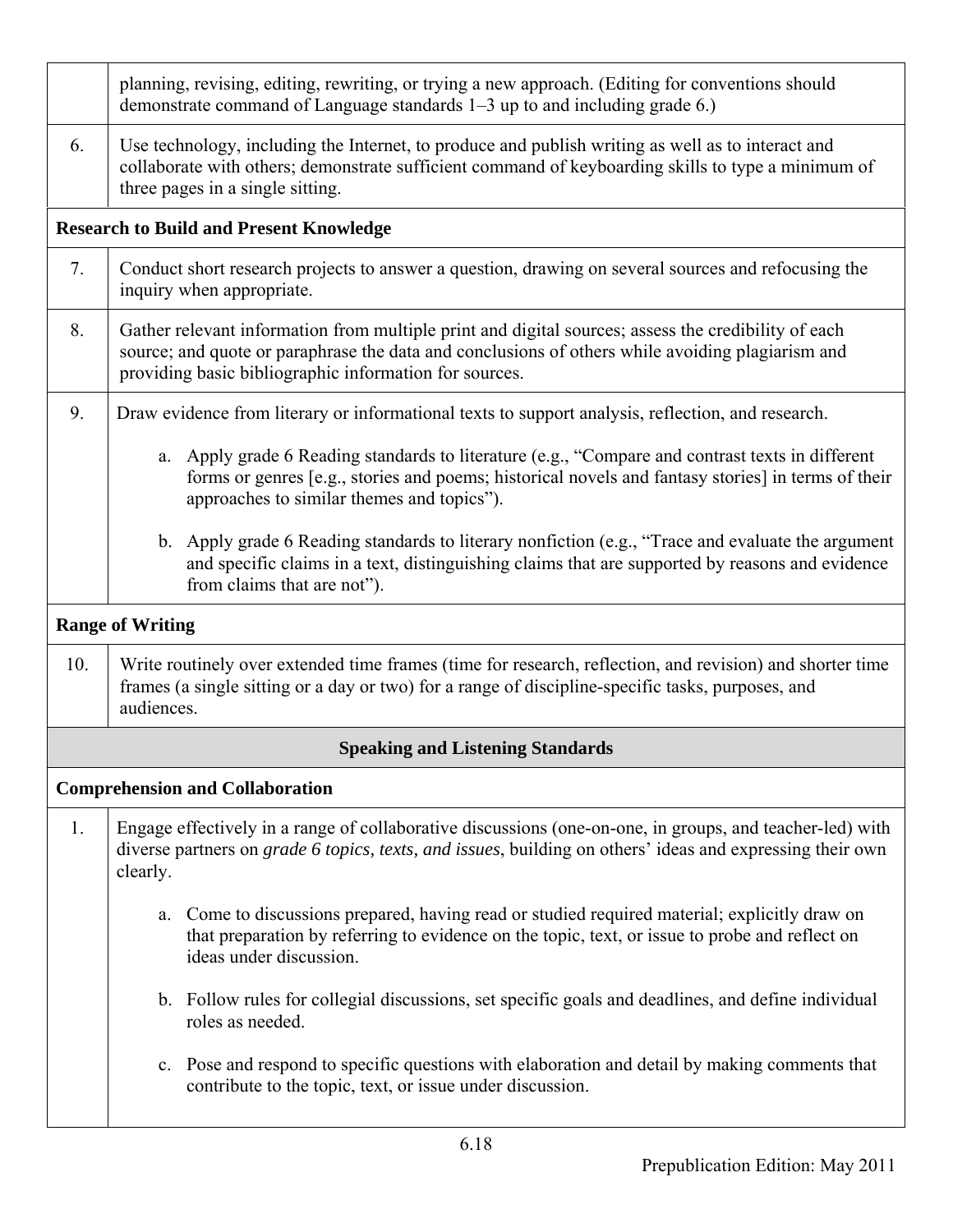|                                            | d. Review the key ideas expressed and demonstrate understanding of multiple perspectives<br>through reflection and paraphrasing.                                                                                                                                                                                                       |  |
|--------------------------------------------|----------------------------------------------------------------------------------------------------------------------------------------------------------------------------------------------------------------------------------------------------------------------------------------------------------------------------------------|--|
| 2.                                         | Interpret information presented in diverse media and formats (e.g., visually, quantitatively, orally) and<br>explain how it contributes to a topic, text, or issue under study.                                                                                                                                                        |  |
| 3.                                         | Delineate a speaker's argument and specific claims, distinguishing claims that are supported by reasons<br>and evidence from claims that are not.                                                                                                                                                                                      |  |
| <b>Presentation of Knowledge and Ideas</b> |                                                                                                                                                                                                                                                                                                                                        |  |
| 4.                                         | Present claims and findings (e.g., argument, narrative, informative, response to literature<br>presentations), sequencing ideas logically and using pertinent descriptions, facts, and details and<br>nonverbal elements to accentuate main ideas or themes; use appropriate eye contact, adequate volume,<br>and clear pronunciation. |  |
|                                            | a. Plan and deliver an informative/explanatory presentation that: develops a topic with<br>relevant facts, definitions, and concrete details; uses appropriate transitions to clarify<br>relationships; uses precise language and domain specific vocabulary; and provides a<br>strong conclusion.                                     |  |
| 5.                                         | Include multimedia components (e.g., graphics, images, music, sound) and visual displays in<br>presentations to clarify information.                                                                                                                                                                                                   |  |
| 6.                                         | Adapt speech to a variety of contexts and tasks, demonstrating command of formal English when<br>indicated or appropriate. (See grade 6 Language standards 1 and 3 for specific expectations.)                                                                                                                                         |  |
| <b>Language Standards</b>                  |                                                                                                                                                                                                                                                                                                                                        |  |
| <b>Conventions of Standard English</b>     |                                                                                                                                                                                                                                                                                                                                        |  |
| 1.                                         | Demonstrate command of the conventions of standard English grammar and usage when writing or<br>speaking.                                                                                                                                                                                                                              |  |
|                                            | Ensure that pronouns are in the proper case (subjective, objective, possessive).<br>a.                                                                                                                                                                                                                                                 |  |
|                                            | Use all pronouns, including intensive pronouns (e.g., <i>myself, ourselves</i> ), correctly.<br>b.                                                                                                                                                                                                                                     |  |
|                                            | Recognize and correct inappropriate shifts in pronoun number and person. <sup>*</sup><br>$\mathbf{c}$ .                                                                                                                                                                                                                                |  |
|                                            | Recognize and correct vague pronouns (i.e., ones with unclear or ambiguous antecedents).*<br>d.                                                                                                                                                                                                                                        |  |
|                                            | Recognize variations from standard English in their own and others' writing and speaking, and<br>e.<br>identify and use strategies to improve expression in conventional language.*                                                                                                                                                    |  |
| 2.                                         | Demonstrate command of the conventions of standard English capitalization, punctuation, and spelling<br>when writing.                                                                                                                                                                                                                  |  |

<sup>\*</sup> The following skills are particularly likely to require continued attention in higher grades as they are applied to increasingly sophisticated writing and speaking. See "Language Progress Skills Chart, by Grade" in CCSS.

 $\overline{a}$